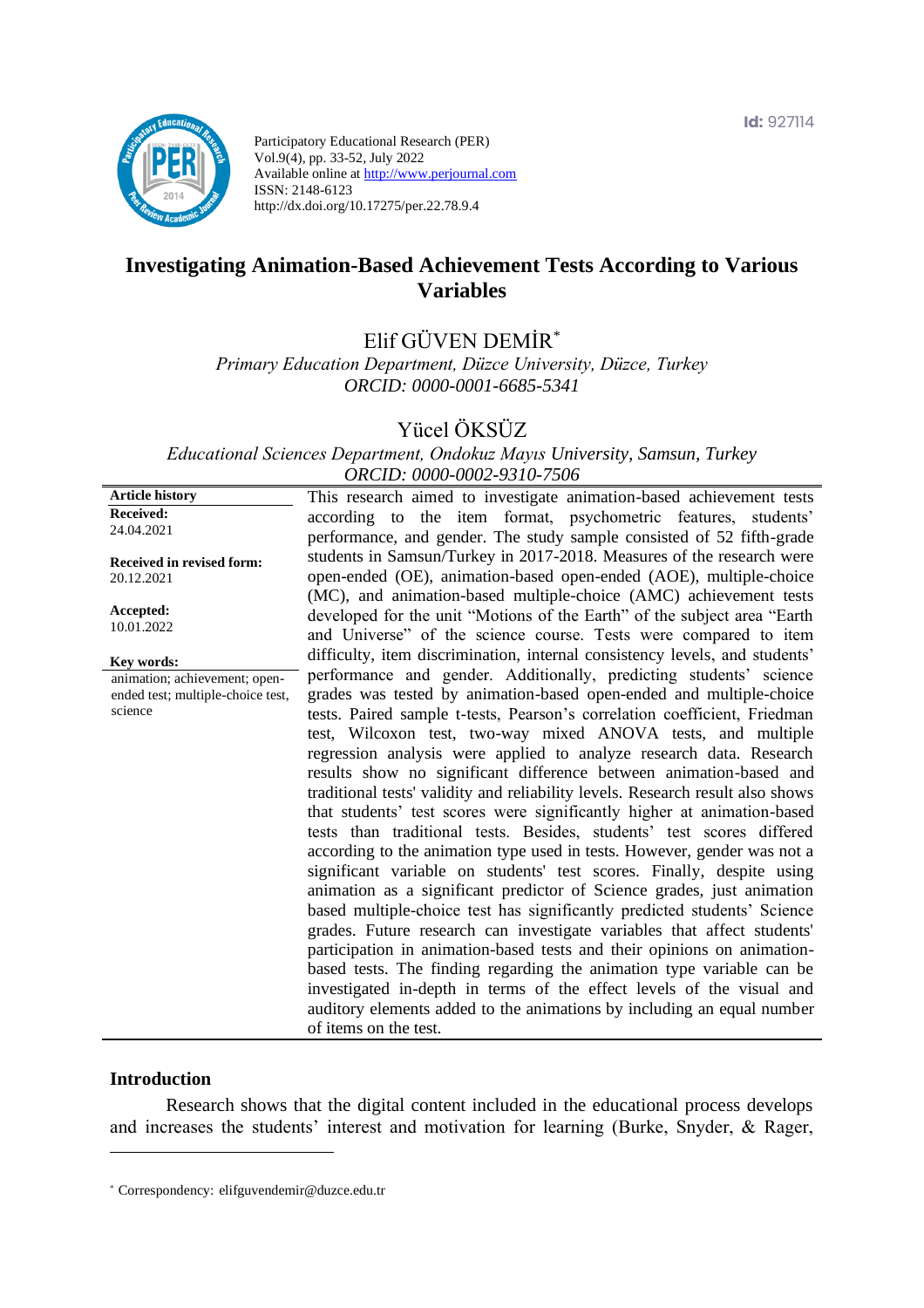2009; Chao, Chen, Star, & Dede, 2016). Mayer (2005) states that individuals learn better with words and pictures instead of just words. It is easy to recognize, memorize, and recall pictures evoking both a verbal code and a visual code than the words, that words enter long-term memory with one verbal code (Dewan, 2015). The dual encoding of pictures advocates easily remembered, as two stored representations potentially cause a higher probability of retrieval success (Ally, 2012). In other words, it would be fair to state that it is easier to place and recall multiple stimuli in memory. The teaching technologies are involved in the inclusion of these multiple stimuli in the training process.

Instruments used to deliver an instructional message and the representational formats used to present the instructional message or the sense modalities the learner uses to receive the instructional message are the ways of arose the term multimedia (Mayer, 2009). Additionally, the animations may offer a multimedia opportunity to be used in educational processes since they address the visual and auditory senses. Indeed, there are many studies on the use of animations in educational processes in the literature (Chan, 2015; Daşdemir & Doymuş, 2016; Ercan, Bilen, & Bulut, 2014). Research results show that animations in education increase students' success and motivation levels (Hwang, Tam, Lam, & Lam, 2012; Kayaoglu, Akbaş, & Öztürk, 2011; Yezierski & Birk, 2006). Dalacosta, Kamariotaki-Paparrigopoulou, Palyvos, and Spyrellis (2009) have found that the use of animation increases the level of knowledge of specific science subjects that often have misconceptions and are challenging to understand. Additionally, movements in the animation could cause excitement to stimulate positive attitudes towards Science classes, which, in turn, may have motivated students to continue focusing; thus, animations may encourage emotional engagement (Stromme & Mork, 2020). Besides, it is stated that animations activate three learning styles, such as visual, auditory, and kinesthetic, at the same time and increase the knowledge comprehension levels (Barak, Ashkar, & Dori, 2011). Stith (2004) states that the function of controlling animation with the mouse enables the visual learners and the students who tend to learn kinesthetically to be included in the learning process. At this point, one can suggest that animations with their mentioned superior sides cannot be limited to only the teaching dimension of the educational process and can be integrated into the evaluation dimension.

Measurement and evaluation are an integral part of the teaching and learning process, enabling the evaluation and development of this process and the quality to be increased in the long term (Ferrari, Cachia, & Punie, 2009). Cachia, Ferrari, Ala-Mutka, & Punie (2010) state that the current changes cannot be effective if the evaluation method remains the same while the program and training objectives change. As a matter of fact, traditional measurement, and evaluation methods such as multiple-choice tests have various limitations (Wu, Chang, Chen, Yeh, & Liu, 2010). Particularly, it is difficult to reflect abstract concepts at the micro and macro levels, such as atomic molecule theory in the science field, Earth, Sun, and Moon, and depict traditional test items (Wu et al., 2010). In traditional tests, it is difficult to reflect reallife circumstances to test items (Wu et al., 2010).

The text, video (in which characters are actors), and animations (in which characters are computer-generated avatars) are testing formats most commonly used in the measurement and evaluation process (Pop, Tuzinski, & Fetzer, 2016). The use of longer, more complex pieces of text with difficult vocabulary and sentence structure are issues that emerge when it comes to the measurement of more sophisticated or higher-order skills via text-based assessment (Karakolidis, O'leary, & Scully, 2021).

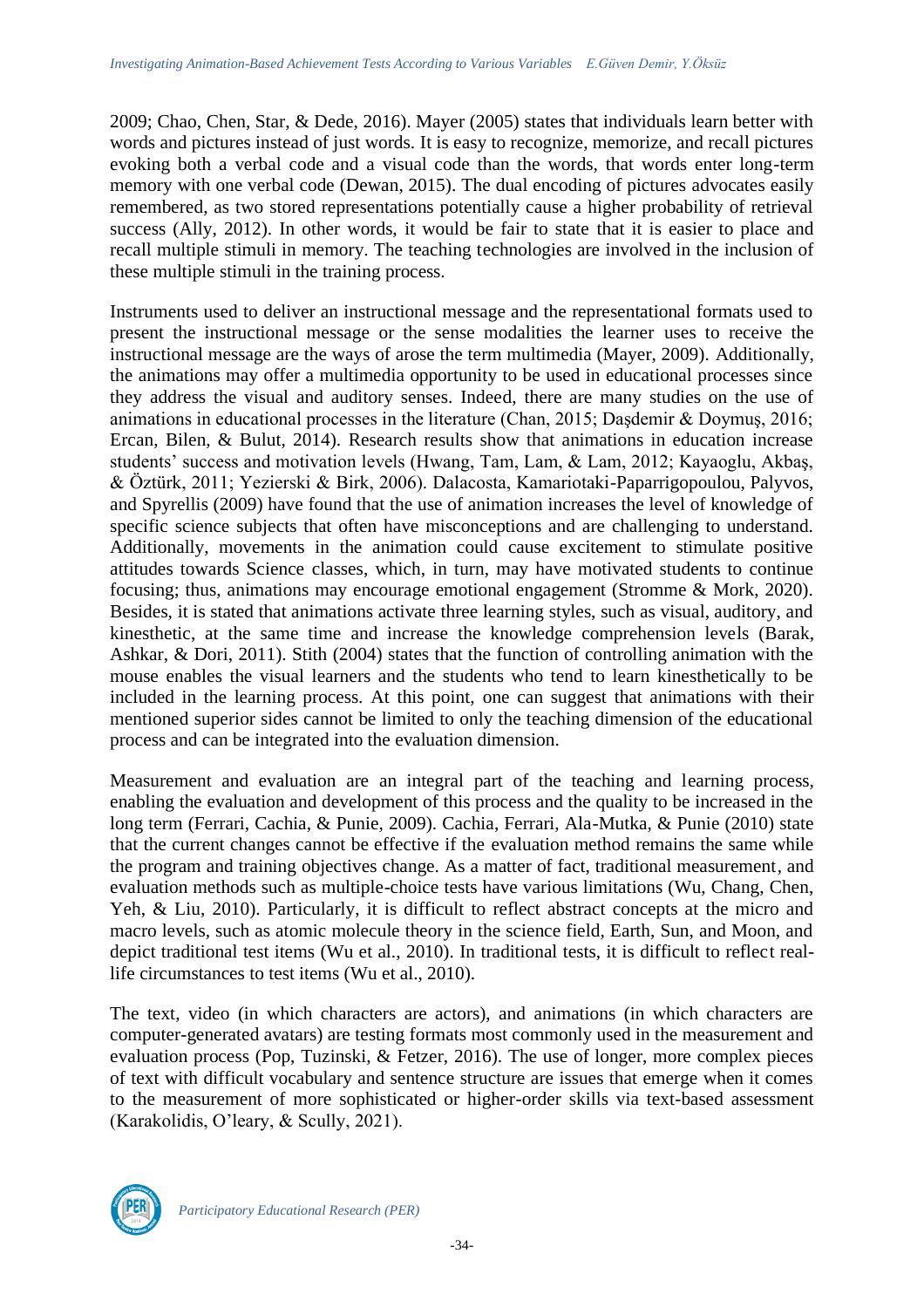When it comes to important features that are difficult to highlight in the video, animations are preferred more than videos (Pop, et al., 2016). Animations, such as 3D virtual reality and realworld simulation, present visual cues for students to enhance their cognitive processing (Chan,2013). Animations can be changed and modified relatively easily making it possible to correct errors and/or to keep the instruments up to date over time as the need for use in different countries and cultures (Karakolidis, Scully, & O'Leary, 2021). Besides, the videobased evaluation has limitations as creating a role-playing-dependent process and finding the same actors when updating is needed; however, animation-based testing is more flexible and less expensive in these respects (Pop, et al., 2016).

There are lots of benefits of using animations in the measurement and evaluation process (Dancy & Beichner, 2006; Wouters, Paas, & van Merrienboer, 2008; Wu et al., 2010). First, animations are descriptive presentation tools and can be effective in the presentation of abstract subjects like ebb and flow (Wu et al., 2010). Chan (2015) also emphasizes that animations are effective in visualizing abstract concepts in areas such as Science and mathematics. Secondly, animations can be used instead of reality and can be effective in presenting complex subjects of real-life (Dancy & Beichner, 2006; Wu et al., 2010). Third, animations can increase the motivation of the students with the help of visual attraction (Wouters, Paas, & van Merrienboer, 2008). In addition, it is stated that animation-based tests increase students' test completion levels and interest in taking the test according to traditional methods (Wu et al., 2010). Dancy and Beichner (2006) state that animations are very valuable, not only visually but also as a part of the whole problem and with the ability to clarify the situation caused by misreading or misinterpreting the question in the standard questionnaire. Dancy (2000) has found that misconceptions due to difficulty in reading or problems of uncertainty caused by the problem decrease with the animation-based test.

According to the above mentioned, it is seen that animation-based tests have superior aspects in various aspects. However, Karakolidis, Scully, and O'Leary (2021) present the key issues that need to be considered when developing animated tests as value-added, the fidelity of representation, facial expressions, voice, and movement, cognitive load, situational contexts, response options, testing platform, and financial cost. The effects of animation-based tests may change depending on these concepts.

In the literature, it is seen that there are limited numbers of studies about animation-based assessment. Dancy (2000) compared the animated version of the Force Concept Inventory and the traditional one. Wu et al. (2010) compared an animation-based test and the graphics-based test about earth sciences. King (2015) developed a picture-based assessment tool that evaluates trauma history and symptomatology in children. Both these studies showed that animation often had a positive effect on the assessment process (Dancy, 2000; Wu et al., 2010). However, Dindar et al. (2015) have concluded that using animation did not significantly affect students' success in the study, which compared the use of static graphics and animated graphics in the multiple-choice tests. Recently, Bardach, Rushby, Kim, & Klassen (2021) compared three conditions in a prospective teacher selection test: video-based (3D animated) with text, video-based (3D animated) without text, and text-based. Results showed that test takers' feeling of engagement was higher on animation-based than text-based tests, but there was no significant difference in student performance. Similarly, Karakolidis, O'Leary & Scully (2021) compared an animated-based and text-based test that measured practical knowledge in the teaching profession of primary school teachers. Results showed that variance attributed to construct-irrelevant factors was lower at the animation-based test than the text-based test, and participants perceived it to be more valid, fair, and enjoyable than

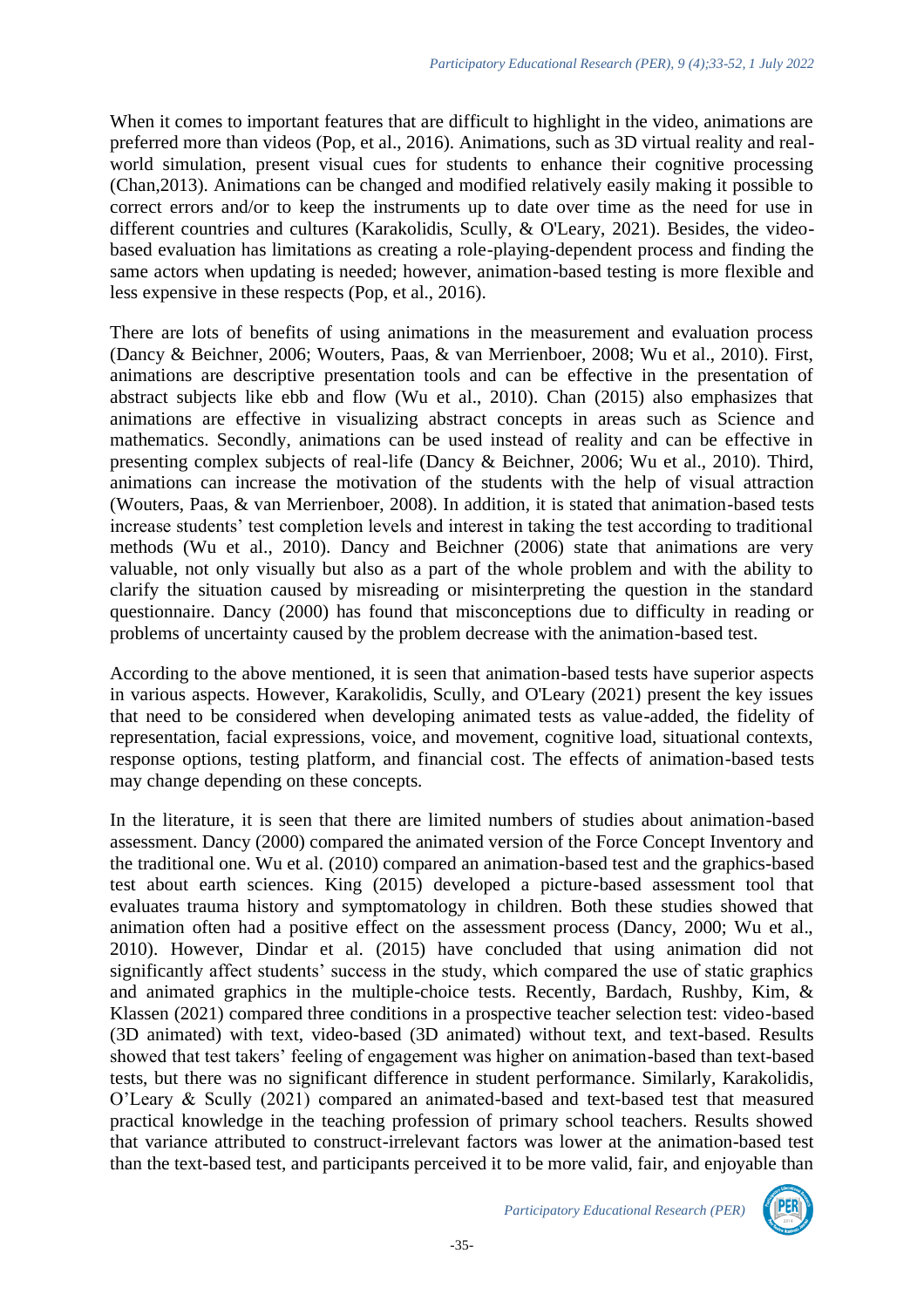those who took the text-based test (Karakolidis, O'Leary & Scully, 2021). Due to the differing research results and lack of evidence from the younger age groups' performance associated with a school course, there is a need for further studies on animation-based assessment and evaluation studies. Additionally, there is still need evidence for test item format, psychometric features, and animation type about using animations in the assessment and evaluation process.

Unlike some previous studies, animations used in this study not only the visualization of science subjects but involve daily life circumstances in a given scenario, such as playing snowball, watching clouds, seasonal changes in the weather and environment, observing the movement of the Sunlights. Besides, animations contain question sentences embodied in the animation and vocalized by a cartoon character as a girl, boy, or an adult, depending on the animation scene. In other words, the animated characters vocalized questions and items in animation-based tests.

Additionally, it was aimed to prevent failure caused by the reading disorder or other verbal skills by using an animated character to vocalize the question items without using on-screen text. Insufficient reading comprehension may prevent the use of other skills to a certain extent. Bayat, Şekercioğlu, and Bakır (2014) indicate that reading comprehension is an enabling function that provides success in finding answers in Science test items. In this way, it is aimed to have more advantages related to the assessment process.

Mayer (2009) discusses whether attaching an image of the speaker to the screen - such as a cartoon-like character or even a video of a talking head - helps students learn more in-depth than a multimedia lesson in the context of the image principle. There is evidence that students were more successful who interacted with an animated pedagogical agent who spoke to them than with those of students who received similar explanations as on-screen text without the intervention of a pedagogical agent (Moreno, Mayer, Spires, & Lester, 2001). Pedagogical agents that interacted through text rather than narration and contained some form of animation allow more learning benefits than agents that did not (Schroeder, Adesope, and Gilbert, 2013). Besides, van der Meij, van der Meij, and Harmsen (2015) provide evidence that external properties of animated pedagogical agents show that students' science motivation can be positively affected by the embodied presence (i.e., image and voice) of an agent. Mayer (2009) suggests that when an on-screen pedagogical agent points to a relevant part of the graphic, this may canalize the student's visual attention, reducing external cognitive processing. At this point, the use of animated characters in animation-based questions is expected to attract students' attention to the question and increase the students' test success and contribute positively to the validity and reliability of the test. At this point, the effect of the animation type on the measurement process was determined as one of the research questions. The animations were designed with an animated character who asks the questions and no animated character to see the effect of using an animated character on the screen. Child and adult animated characters were used and presented on the screen in animations depending on the events in the scenario. Besides, some animations have been designed without any animated characters just as a simulation of science concepts. In these animations, questions were vocalized, but an animated character was not used.

The results of a meta-analysis study towards pedagogical agents conducted by Schroeder, Adesope, and Gilbert (2013) show that participants benefited more from a system with a pedagogical agent than a system without an agent and felt they were engaged in social interaction with the pedagogical agent. Nass and Brave (2005) present evidence that people

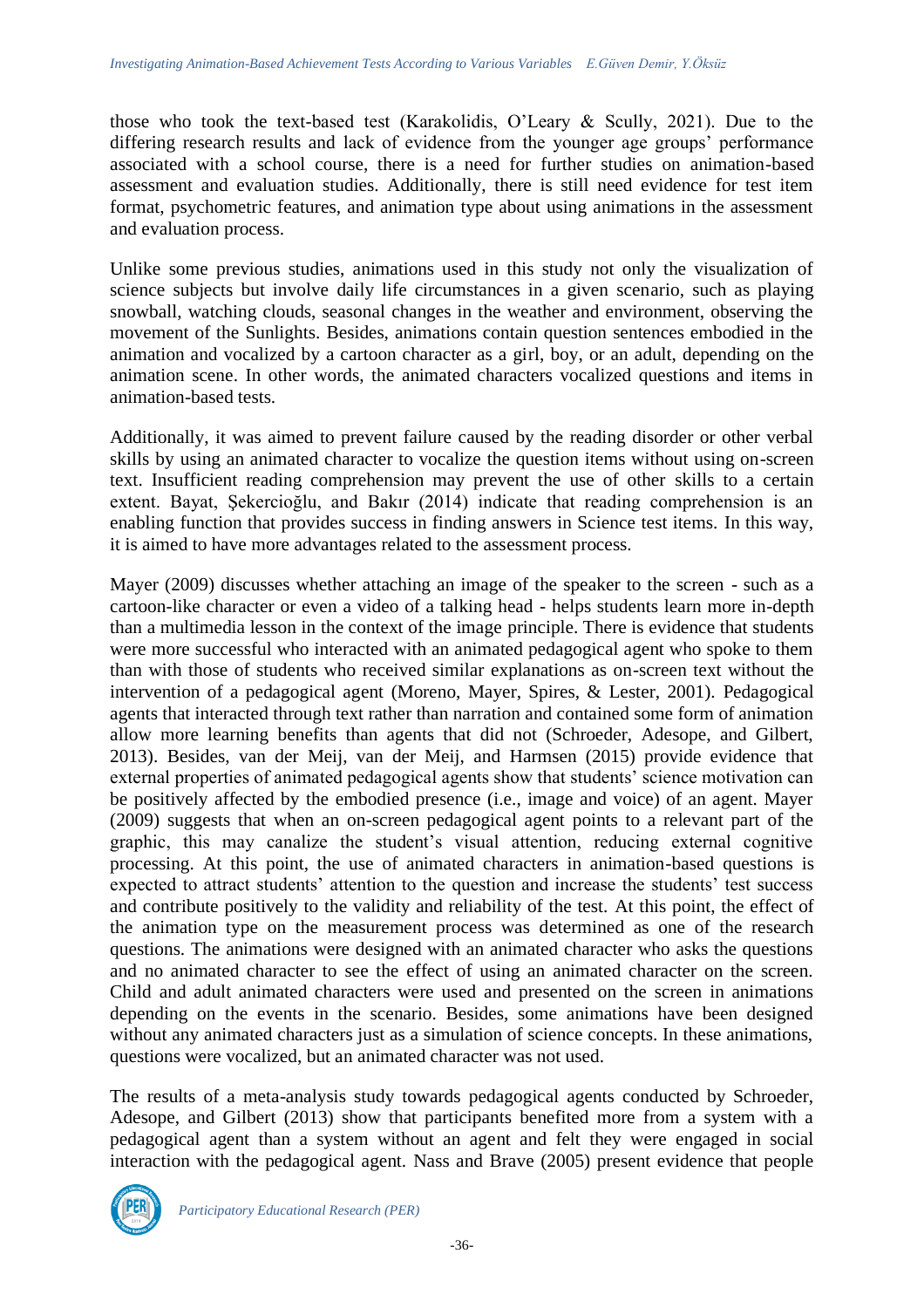may be more impressed by online spoken messages when they sense the speaker's voice coming from someone similar to their gender, race, ethnicity, or emotional state. Liu and Elms (2019) concluded that character design, voice acting, and dialogues in animated videos are found vital to improving student engagement in the learning process. At this point, it is thought that the feeling of closeness to the voice or image may affect the students' test-taking willingness and so success. Hence gender was investigated as a variable to affect students' success in this study. Another factor that may have been related to test-taking willingness is using familiar contexts, which may affect the students' success. Martins and Vaiga (2001) suggest that using contexts familiar to students and the use of everyday contexts are promising, helpful, and motivating ways to advance the learning of concepts with which they are connected and Science.

The starting point of the current study was to assess the factors relevant to the success of animation-based tests. The item type, item discrimination, item difficulty, predicting success grade, animation type, and gender were the variables tested in the scope of the research.

Multiple-choice tests are tests in which the respondents do not give the answers, the correct answer is given among the options by the tester and the respondents are asked to find the correct answer (Güler, 2017). The advantages of the multiple-choice tests are, it is easy to increase content validity due to the fact that a large number of items can be included and providing scoring reliability in large groups and objective and fast scoring (Güler, 2017; Klufa, 2015; Polat, 2020; Turgut & Baykul, 2012). However, in a multiple-choice test, students are able to get high scores by estimation, and therefore, the actual skill level may not be measured or identified the underlying causes which students' reasons for choosing the options they marked (Bush, 2001; Karataş, Köse, & Coştu, 2003).

The measurement methods based on open-ended test items to avoid these limitations can be used. Thus, student performance can be evaluated according to the strategy and justification skills used, not only based on the correct answer (Birgili, 2014). Open-ended tests eliminate the possibility of guessing the correct answer, measure students' perception, reasoning, and knowledge, and give information about the ability to use the knowledge (Badger & Thomas, 1992; Polat, 2020). However, taking a long time to answer open-ended items may prevent asking too many questions and negatively affect content validity, and the necessity of giving the answers in writing may cause the characteristics that are not wanted to be measured to reflect in the scoring (Öksüz & Güven Demir, 2019; Temizkan & Sallabaş, 2011).

The type of test item, with its distinct advantages and disadvantages, can affect the psychometric properties of animation-based tests and their impact on student performance in different ways. Therefore, animation-based open-ended and multiple-choice tests were compared with the traditional use of tests in terms of those variables in the current study. Besides, the power to predict students' Science success grades were tested in animation-based tests. The specific questions that will be addressed follow.

Is there any significant difference between animation-based and traditional tests' validity and reliability levels (open-ended and multiple-choice tests without animations)?

- (1) Is there any significant difference between animation-based test and traditional test scores of students?
- (2) Is there any significant difference between students' test scores according to the used animation type in animation-based tests?

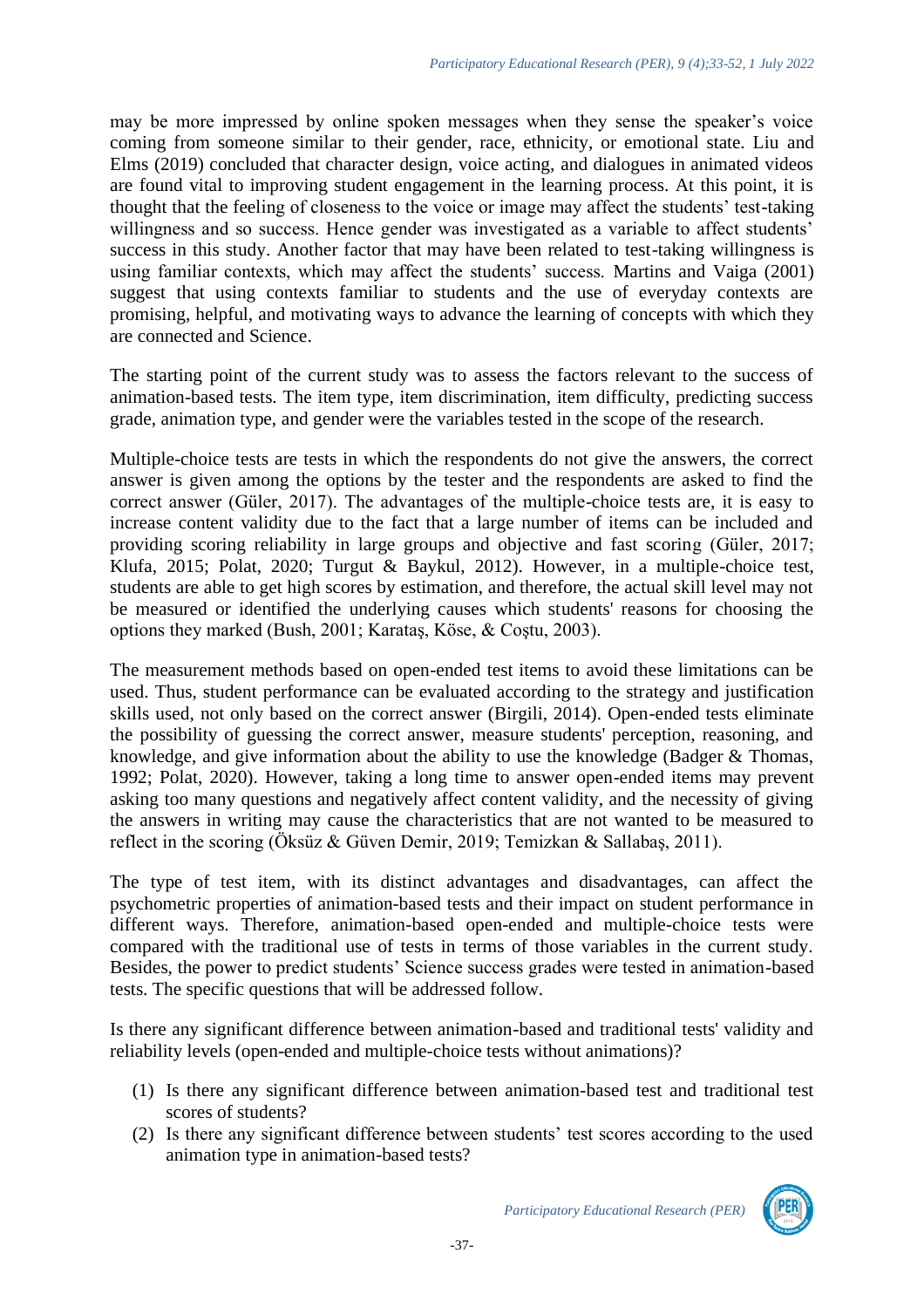- (3) Is there any significant difference between traditional test scores and animation-based test scores of students according to the gender variable?
- (4) Do animation-based test scores predict the Science success grade of students significantly?

## **Method**

### *Participants*

The study was carried out with 52 (girl: 22, boy:30) 5th-grade secondary school students aged 10-11 years who attend state schools 2017-2018 academic year in Samsun, Turkey.

#### *Measurement*

Measures of this study were open-ended (OE), animation-based open-ended (AOE), multiple-choice (MC), and animation-based multiple-choice (AMC) achievement tests developed for Earth and Universe concept at Science classes by Güven Demir (2018) and Öksüz & Güven Demir (2019). Tests were developed by authors in previous studies but used in the current study with different participants and research purposes. Animations used in tests were developed by Güven Demir (2018) in a doctoral dissertation to measure students' academic achievement levels on Earth rotation and revolution concept. Additionally, OE and MC were developed by Öksüz & Güven Demir (2019) in a previous study, which was about comparing students' performance according to the test items.

AOE and AMC consist of 16 2D vector-based animations with open-ended and multiplechoice question items. OE and MC were the same with AOE and AMC tests, exclude animations. While questions in AOE and AMC were presented via animations, tests were applied as paper-based with static images in OE and MC. A rubric was used to score open ended tests developed by Güven Demir (2018).

Animations used in AOE and AMC are the same animations, which is about three to five minutes in length and include cartoons about Earth rotation and revolution and animated child, adult characters were prepared by using Go Animate For School program. Some of the animations were designed in a story-based and events evolved around a child cartoon character (n:4) and an adult character (n:10) and while others included just simulation of science concepts without any character (n:2). Results of revolution and rotation of Earth, axial tilt were reflected in the childhood activities like playing snowball (see Figure 1) throughout the story in animations.



Figure 1. Sample Scenes from Animations

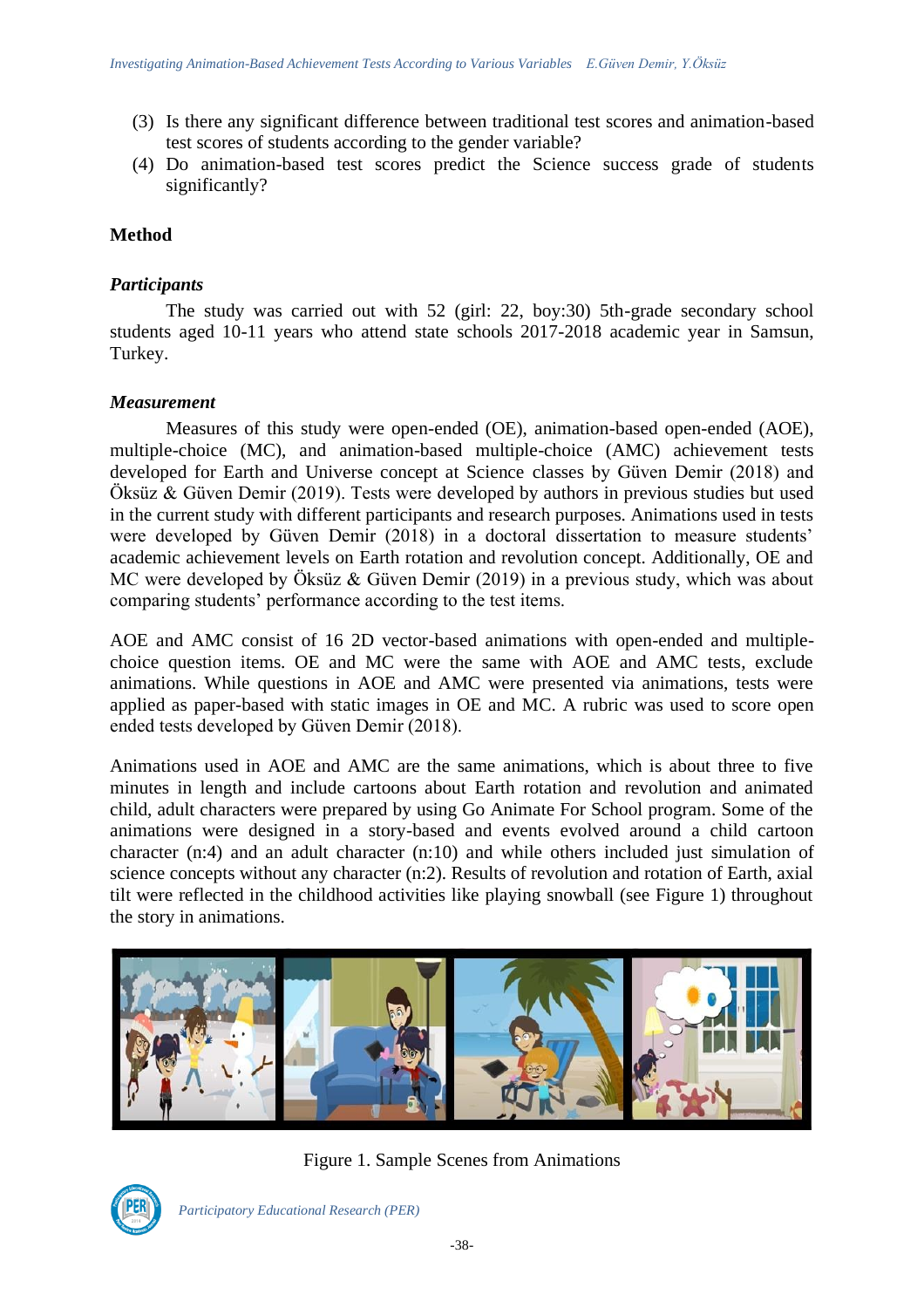The difference between AOE and AMC was the type of question items asked by animated characters. The educational software and multimedia guidelines suggested in the literature were considered while preparing the animations (Denning, 1992; Koumi, 2006; Moussiades, Kazanidis & Iliopoulou, 2019; Schwartz & Hartman, 2007).

The item difficulty and discrimination proportions of the tests were calculated respectively .50, .50, .53, and .64; .73, .78, .89, and .81 for OE, AOE, MC, and AMC (see Table 2). Accordingly, it can be said that the current tests have medium difficulty and superior item discrimination levels (Ebel & Frisbie, 1991; Güler,2017; Quaigrain & Arhin,2017).

Cronbach Alpha values were calculated 0.68 for OE and 0.69 for AOE. Besides, Kuder-Richardson 20 values were calculated as 0.65 for MC and 0.69 for AMC. Authors made an extensive range of different descriptions to interpret alpha values (Taber, 2016). van Griethuijsen et al. (2015) adopted "0.7 or 0.6 as acceptable values for Cronbach Alpha in their article. Schmitt (1996) has put forward that there is no general level (such as 0.70) where alpha becomes acceptable, but rather that instruments with quite a low value of alpha can still prove useful in some circumstances. It is stated that the Cronbach Alpha value can decrease up to 0.60 (Hair, Black, Babin, & Anderson; 2010). Accordingly, it can be interpreted that the reliability coefficients regarding the tests are at an acceptable level.

The data collection process was conducted at two stages. Firstly, OE and following AOE were applied to the students during two lessons. In the first lesson OE, and in the second lesson, AOE was applied to the students. MC and following AMC were applied to the students four weeks later than OE and AOE. AOE and AMC consisted of 2D animations, and the questions were asked at the end of the video by animated characters differently from OE and MC.

## *Data Analysis*

The z test was used to compare the item difficulty and item discrimination indices, and the Feldt test, which can be measured with the formula proposed by Alsawalmeh and Feldt (1994), was used in the comparison of the Cronbach Alpha and KR-20 reliability coefficients.

Paired sample t-tests were used to compare OE and AOE, MC, and AMC. Pearson's correlation coefficient was computed to assess the relationship between AOE and AMC. The Friedman and Wilcoxon tests were conducted to compare the effect of animation type (child, adult, and simulation) on the AOE and AMC scores of students. Two-way mixed ANOVA tests were applied to compare OE and AOE according to the gender variable, as well MC and AMC. Multiple regression with using the enter method was carried out to investigate whether AOE and AMC could significantly predict students' Science grades.

#### **Results**

Descriptive statistics and Shapiro-Wilk test results were presented in Table 1.

| N  | Mean    | SD      | Shapiro - Wilk |  |
|----|---------|---------|----------------|--|
| 52 | 12.4231 | 5.05401 | $.057*$        |  |
| 52 | 13.5962 | 5.90533 | $.529*$        |  |
| 52 | 19.0769 | 5.74574 | $.242*$        |  |
| 52 | 20.8077 | 5.66045 | $.366*$        |  |
|    |         |         |                |  |

Table 1. Descriptive Statistics and Shapiro-Wilk Test Results Towards OE, AOE, MC and  $\triangle M$ C

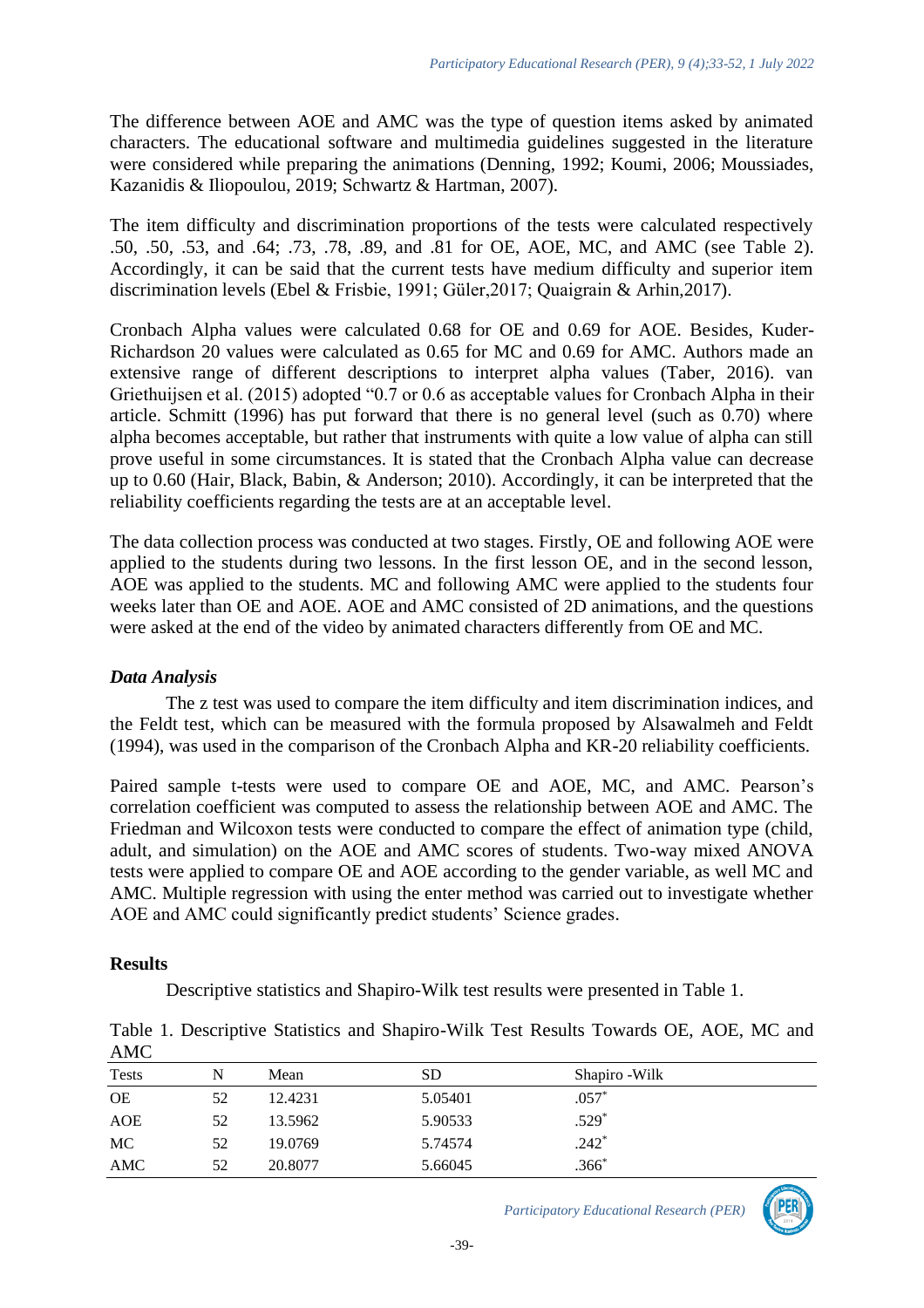$\degree$ p>.05

Table 1 shows that the research data provide the normality assumptions required by parametric tests. Z tests were conducted to compare item difficulty proportions of OE, AOE, MC, and AMC (see Table 2).

| <b>Animation Type</b>  | Item No | <b>Open-Ended Tests</b> |         |          | <b>Multiple Choice Tests</b> |         |         |                  |          |
|------------------------|---------|-------------------------|---------|----------|------------------------------|---------|---------|------------------|----------|
|                        |         | $\mathbf{D}_{i}$        | $p_i^2$ | Z        | D                            | $p_i^3$ | $p_i^4$ | Z                | D        |
| Child Character        |         | 0.89                    | 0.89    | 0.01     | 0.984                        | 0.53    | 0.60    | $-0.72$          | 0.471    |
|                        | 2       | 0.07                    | 0.17    | $-1.56$  | 0.116                        | 0.50    | 0.50    | $\theta$         |          |
|                        | 3       | 0.50                    | 0.50    | $\Omega$ |                              | 0.50    | 0.50    | $\mathbf{0}$     |          |
|                        | 4       | 0.28                    | 0.42    | $-1.49$  | 0.133                        | 0.50    | 0.50    | $\Omega$         |          |
| <b>Adult Character</b> | 5       | 0.25                    | 0.25    | $\Omega$ |                              | 0.32    | 0.39    | $-.745$          | 0.453    |
|                        | 6       | 0.50                    | 0.50    | $\Omega$ |                              | 0.50    | 0.50    | $\theta$         |          |
|                        |         | 0.50                    | 0.50    | $\Omega$ |                              | 0.50    | 0.50    | $\boldsymbol{0}$ |          |
|                        | 8       | 0.50                    | 0.50    | $\Omega$ |                              | 0.50    | 0.50    | $\mathbf{0}$     |          |
|                        | 9       | 0.50                    | 0.50    | $\Omega$ |                              | 0.67    | 0.75    | $-0.89$          | 0.368    |
|                        | 10      | 0.92                    | 0.67    | 3.15     | $0.001*$                     | 0.96    | 0.96    | $\Omega$         |          |
|                        | 11      | 0.50                    | 0.50    | $\Omega$ |                              | 0.50    | 0.75    | $-2.63$          | $0.008*$ |
|                        | 12      | 0.50                    | 0.50    | $\Omega$ |                              | 0.50    | 0.78    | $-2.9$           | $0.002*$ |
|                        | 13      | 0.35                    | 0.28    | 0.76     | 0.441                        | 0.50    | 0.50    | $\theta$         |          |
|                        | 14      | 0.78                    | 0.78    | $\Omega$ |                              | 0.50    | 0.50    | $\mathbf{0}$     |          |
| Simulation             | 15      | 0.50                    | 0.50    | $\Omega$ |                              | 0.50    | 0.50    | $\mathbf{0}$     |          |
|                        | 16      | 0.50                    | 0.50    | $\Omega$ |                              | 0.50    | 0.50    | $\mathbf{0}$     |          |
| Total                  | Average | 0.50                    | 0.50    | $\theta$ |                              | 0.53    | 0.64    | $-0.63$          | 0.528    |

Table 2. Z test Results Towards Comparing of Test Item Difficulty Proportions

 $p \leq 0.05$ ,  $p_j^1 =$  OE,  $p_j^2 =$  AOE,  $p_j^3 =$ MC,  $p_j^4 =$ AMC

Research results show no significant difference between test item difficulty means of OE-AOE and MC - AMC. However, a significant difference was found between the item difficulty value of OE and AOE at the item numbered 10. There were significant differences between MC and AMC's item difficulty values at the items numbered 11 and 12. Z tests were conducted to compare item discrimination proportions of OE, AOE, MC, and AMC (see Table 3).

Table 3. Z test Results Towards Comparing of Test Item Discrimination Proportions

| <b>Animation Type</b>  | Item No |       | <b>Open-Ended Tests</b> |          |          |         | <b>Multiple Choice Tests</b> |          |          |
|------------------------|---------|-------|-------------------------|----------|----------|---------|------------------------------|----------|----------|
|                        |         | $r_i$ | $r_i^2$                 | z        | p        | $r_i^3$ | $r_i^4$                      | z        | p        |
| Child Character        |         | 0.21  | 0.21                    | $\Omega$ |          | 0.92    | 0.78                         | 1.99     | $0.045*$ |
|                        |         |       |                         | 0        |          |         |                              | 0        |          |
|                        |         | 0.14  | 0.35                    | $-2.48$  | $0.012*$ |         |                              | 0        |          |
|                        |         | 0.57  | 0.85                    | $-3.14$  | $0.001*$ |         |                              | 0        |          |
| <b>Adult Character</b> |         | 0.50  | 0.50                    | $\theta$ |          | 0.64    | 0.78                         | $-1.57$  | 0.116    |
|                        |         |       |                         | 0        |          |         |                              |          |          |
|                        |         |       |                         |          |          |         |                              |          |          |
|                        |         |       |                         |          |          |         |                              |          |          |
|                        | 9       |       |                         | 0        |          | 0.64    | 0.50                         | 1.44     | 0.149    |
|                        | 10      | 0.14  | 0.64                    | $-5.22$  | $0^*$    | 0.07    | 0.07                         | $\Omega$ |          |
|                        | 11      |       |                         | 0        |          |         | 0.50                         | 5.88     | $0^*$    |
|                        | 12      |       |                         |          |          |         | 0.42                         | 6.51     | $0^*$    |
|                        | 13      | 0.71  | 0.57                    | 1.48     | 0.136    |         |                              |          |          |
|                        | 14      | 0.42  | 0.42                    | $\Omega$ |          |         |                              |          |          |
| Simulation             | 15      |       |                         | 0        |          |         |                              |          |          |
|                        | 16      |       |                         |          |          |         |                              |          |          |
| Total                  | Average | 0.73  | 0.78                    | $-0.32$  | 0.741    | 0.89    | 0.81                         | 0.63     | 0.528    |

 $\rm \ddot{p} < .05, r_{j}^{1} = 0E, r_{j}^{2} = AOE, r_{j}^{3} = MC, r_{j}^{4} = AMC$ 

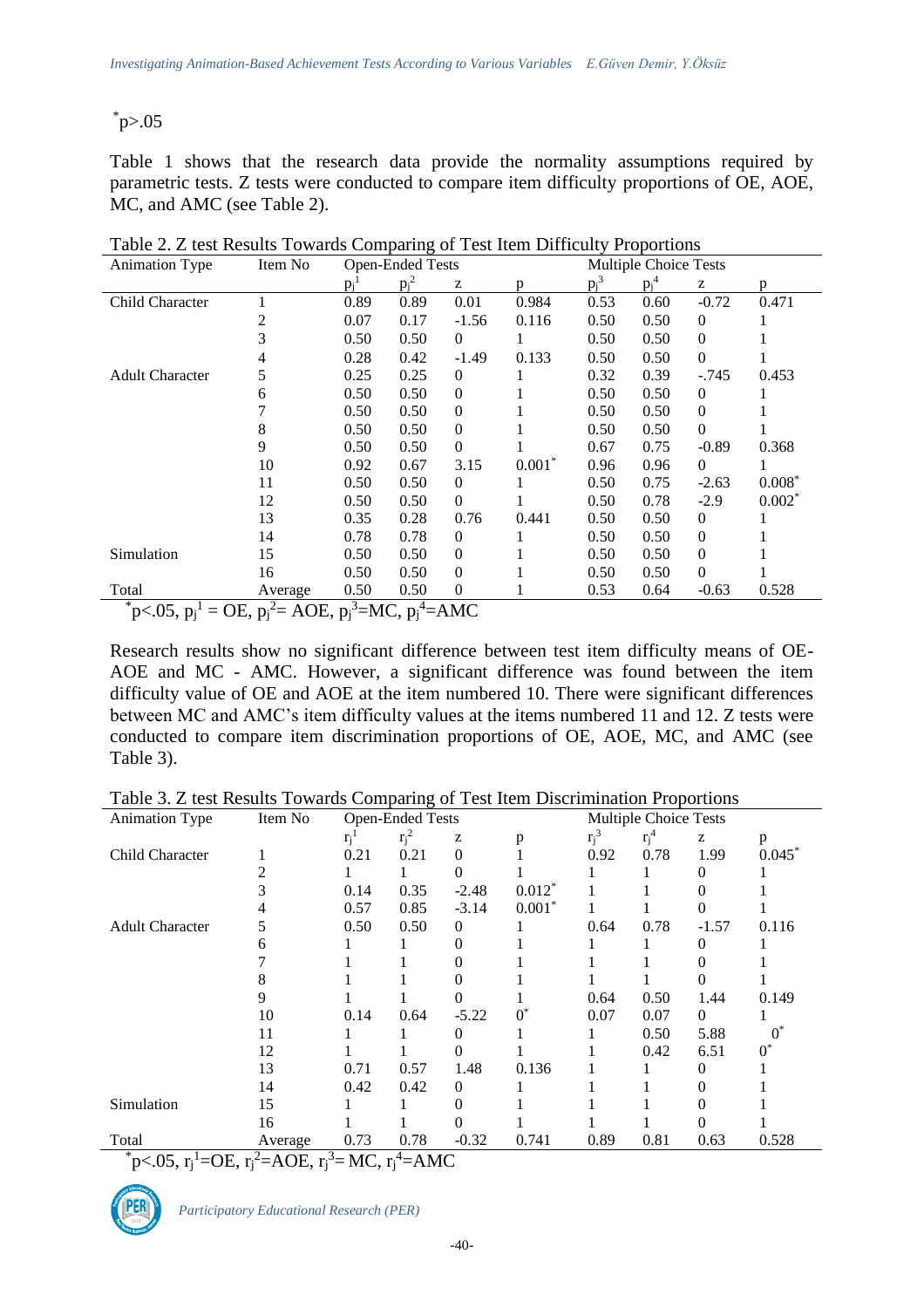Research results show no significant difference between test item discrimination means of OE, AOE, MC, and AMC. However, discrimination values of OE and AOE differed significantly at the items numbered 3, 4, and 10. There were significant differences between MC and AMC's item discrimination values at items 1, 11, and 12.

| Table 4. I club 3 Test Results Towards Comparing Test Renability Levels |  |   |                       |      |  |  |  |  |
|-------------------------------------------------------------------------|--|---|-----------------------|------|--|--|--|--|
| $\tau_\mathsf{ests}$                                                    |  |   | Cronbach Alpha /KR 20 | W    |  |  |  |  |
| <b>OE</b>                                                               |  |   | .68                   | .968 |  |  |  |  |
| <b>AOE</b>                                                              |  |   | .69                   |      |  |  |  |  |
| MC                                                                      |  |   | .65.                  | .885 |  |  |  |  |
| AMC                                                                     |  | h | .69                   |      |  |  |  |  |
|                                                                         |  |   |                       |      |  |  |  |  |

Table 4. Feldt's Test Results Towards Comparing Test Reliability Levels

Feldt's test results are seen in Table 4, show that reliability levels of OE and AOE, besides MC and AMC, did not differ significantly ( $W < F(51,51) = 1.59$ ). This result may have been interpreted as using animation is not a significant variable to make a difference in the tests' reliability level.

Table 4. Paired Sample T-test Results

| Tests          | Mean     | <b>Std. Deviation</b> | Std. Error Mean |          | df Sig. $(2$ -tailed) |  |
|----------------|----------|-----------------------|-----------------|----------|-----------------------|--|
| OE-AOE         | -1.17308 | 3.88926               | .53934          | $-2.175$ | 51 .034*              |  |
| $_{\rm p<.05}$ |          |                       |                 |          |                       |  |

Research results show that OE (M:12.4, SD:5) and AOE (M: 13.5, SD: 5.9) scores differ significantly,  $t(51) = -2.175$ ,  $p = 0.034$ ,  $d = 0.209$ ). This result shows that AOE scores are higher than OE scores mean and suggest that students were more successful at the AOE test than OE. The One-Way Repeated Measures ANOVA test was used to compare AOE scores according to the Animation Type (AT) (see Table 5).

|                  | Table 5. Filedinal S Test Results Comparing AOE scores according to AT |         |          |           |    |       |               |  |
|------------------|------------------------------------------------------------------------|---------|----------|-----------|----|-------|---------------|--|
|                  | <b>Animation Type</b>                                                  | Mean    | Sd       | Mean Rank | df |       |               |  |
| AOE              | <b>Child</b>                                                           | 37.50   | 16.78877 |           |    | 16.41 | $.000^{\ast}$ |  |
|                  | Adult                                                                  | 47.4038 | 24.56465 | 2.38      |    |       |               |  |
|                  | Simulation                                                             | 27.8846 | 27.85372 | 1.62      |    |       |               |  |
| $^*$ n $\geq$ 05 |                                                                        |         |          |           |    |       |               |  |

Table 5. Friedman's Test Results Comparing AOE scores according to AT

 $pc.05$ 

Results show that AOE scores of students differ significantly according to the used animation type  $(X2F=16.41, p=.000)$ . Post-hoc tests using a Wilcoxon signed-rank test with a Bonferroni adjusted alpha level of .016 (.05/3) showed that students' AOE scores were higher at animations include adult (Mdn=50) than child (Mdn=37.5) character (T=300.5, z=-2.952, p=.003); and simulation (Mdn=25) character (T=245, z=-3.522, p=.000). However, AOE scores of students based on test items include child (Mdn=37.5) and simulation (Mdn=25) character did not differ significantly (T=389, z=-2.057, p=.040). The paired-sample t-test was used to compare the means of students' MC and AMC test scores (see Table 6).

Table 6. Paired Sample T-test Results

| <b>Tests</b>   | Mean     | Std. Deviation | Std. Error Mean |          |    | df Sig. $(2$ -tailed) |
|----------------|----------|----------------|-----------------|----------|----|-----------------------|
| MC-AMC         | -1.73077 | 3.52089        | .48826          | $-3.545$ | 51 | $.001^*$              |
| $_{\rm p<.05}$ |          |                |                 |          |    |                       |

Results show that scores for MC level (M:19, SD:5.7) and AMC level (M: 20.8, SD: 5.6)

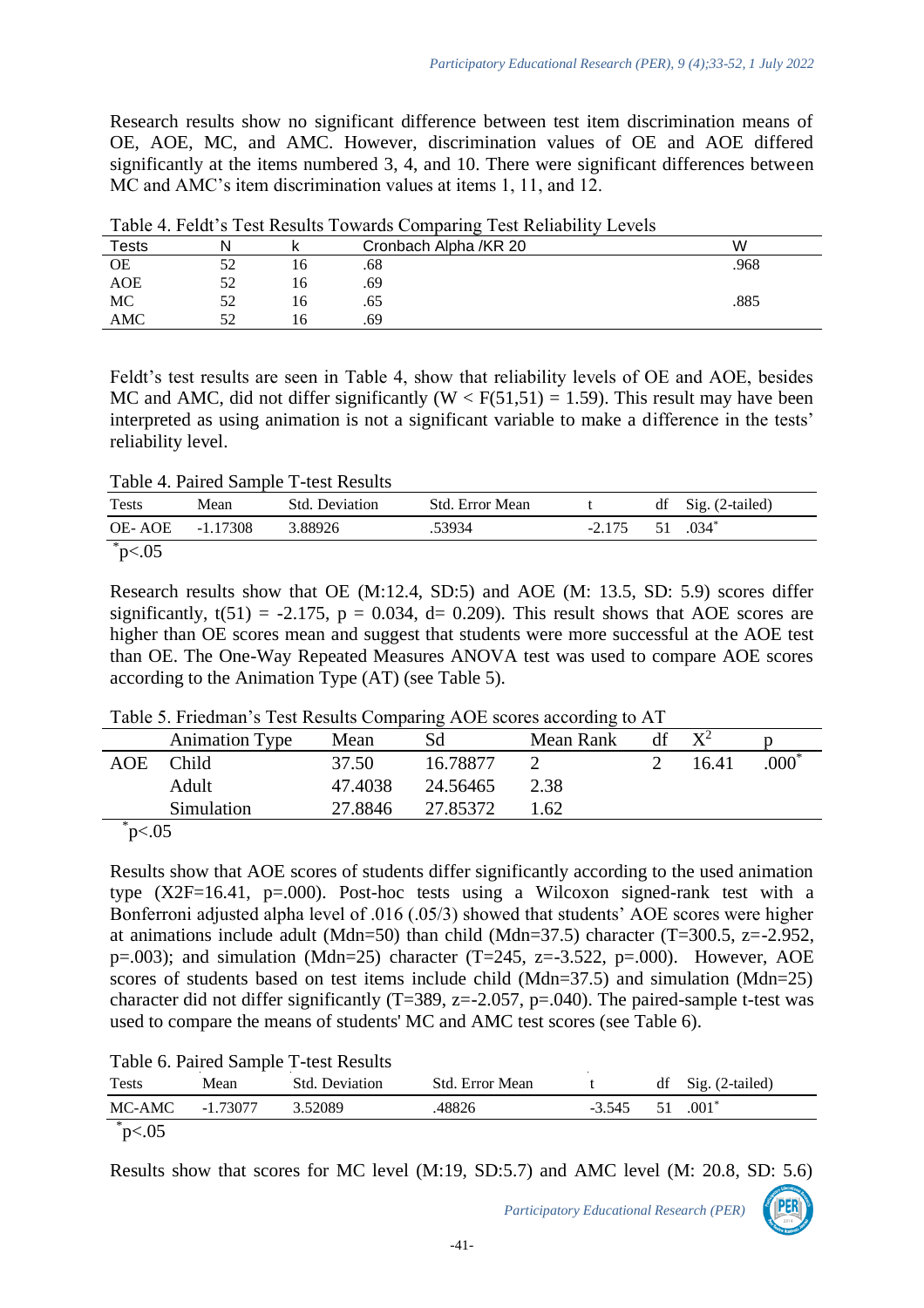differ significantly,  $t(51) = -3.545$ ,  $p = 0.001$ ,  $d = 0.303$ ). This result shows that AMC scores are greater than MC scores mean and suggest that students were more successful at AMC test than MC. The One-Way Repeated Measures ANOVA test was used to compare AMC scores according to AT (see Table 8).

|        | Table 7. I Healthan Test Results Comparing Time scores according to TVI |         |      |           |    |                |         |  |  |  |
|--------|-------------------------------------------------------------------------|---------|------|-----------|----|----------------|---------|--|--|--|
|        | <b>Animation Type</b>                                                   | Mean    | Sd   | Mean Rank | df | $\mathbf{Y}^2$ |         |  |  |  |
| AMC    | Child                                                                   | 68.2692 | 25.7 | 2.25      |    | 21.799         | $.000*$ |  |  |  |
|        | Adult                                                                   | 67.8846 | 18.5 | 2.24      |    |                |         |  |  |  |
|        | Simulation                                                              | 44.2308 | 35.2 |           |    |                |         |  |  |  |
| n > 05 |                                                                         |         |      |           |    |                |         |  |  |  |

Table 7. Friedman Test Results Comparing AMC scores according to AT

 $pc.05$ 

Results show that AMC scores of students differ significantly according to the used animation type  $(X2F=21.79, p=.000)$ . Post-hoc tests using a Wilcoxon signed-rank test with a Bonferroni adjusted alpha level of .016 (.05/3) showed that students' AMC scores were lower at animations include simulation (Mdn=50) than child (Mdn=75) character (T=119, z=-3.850,  $p=0.000$ ; and adult (Mdn=70, T=138.5, z=-4.408, p=.000). However, AMC scores of students based on test items include child (Mdn=75) and adult (Mdn=70) character did not differ significantly (T=486, z= $-0.356$ , p= $0.721$ ). The repeated-measures ANOVA was conducted to compare test scores OE and AOE across the gender variable (see Table 8).

Table 8. Two Way Mixed Design ANOVA on OE and AOE According to the Gender

|                  | Mean square | df |       | Sig.  | Partial Eta Squared |
|------------------|-------------|----|-------|-------|---------------------|
| Intercept        | 38.708      |    | 5.071 | 0.029 | 0.092               |
| Animation*gender | 4.092       |    | 0.563 | 0.467 | 0.011               |
| Error            | 7.633       | 50 |       |       |                     |

Table 8 shows the results for comparing scores of tests across using animations in girl and boy groups. The analysis showed that the OE and AOE scores of the students did not differ significantly in girl (MOE=  $13.1$ , SDOE=  $5.6$ ; MAOE=  $13.9$ , SDAOE=  $5.6$ ) and boy (MOE= 11.4, SDOE= 4; MAOE= 13, SDAOE= 5.7) groups,  $(F(1,50) = 0.536, p=0.467)$  across animations. Figure 2 shows a line graph with the growth trends for boy and girl groups' achievement scores, displaying each OE and AOE's achievement scores.



Figure 2. A-Line Graph On OE – AOE Test Scores According to The Gender Table 9. Two Way Mixed Design ANOVA on MC and AMC According to the Gender

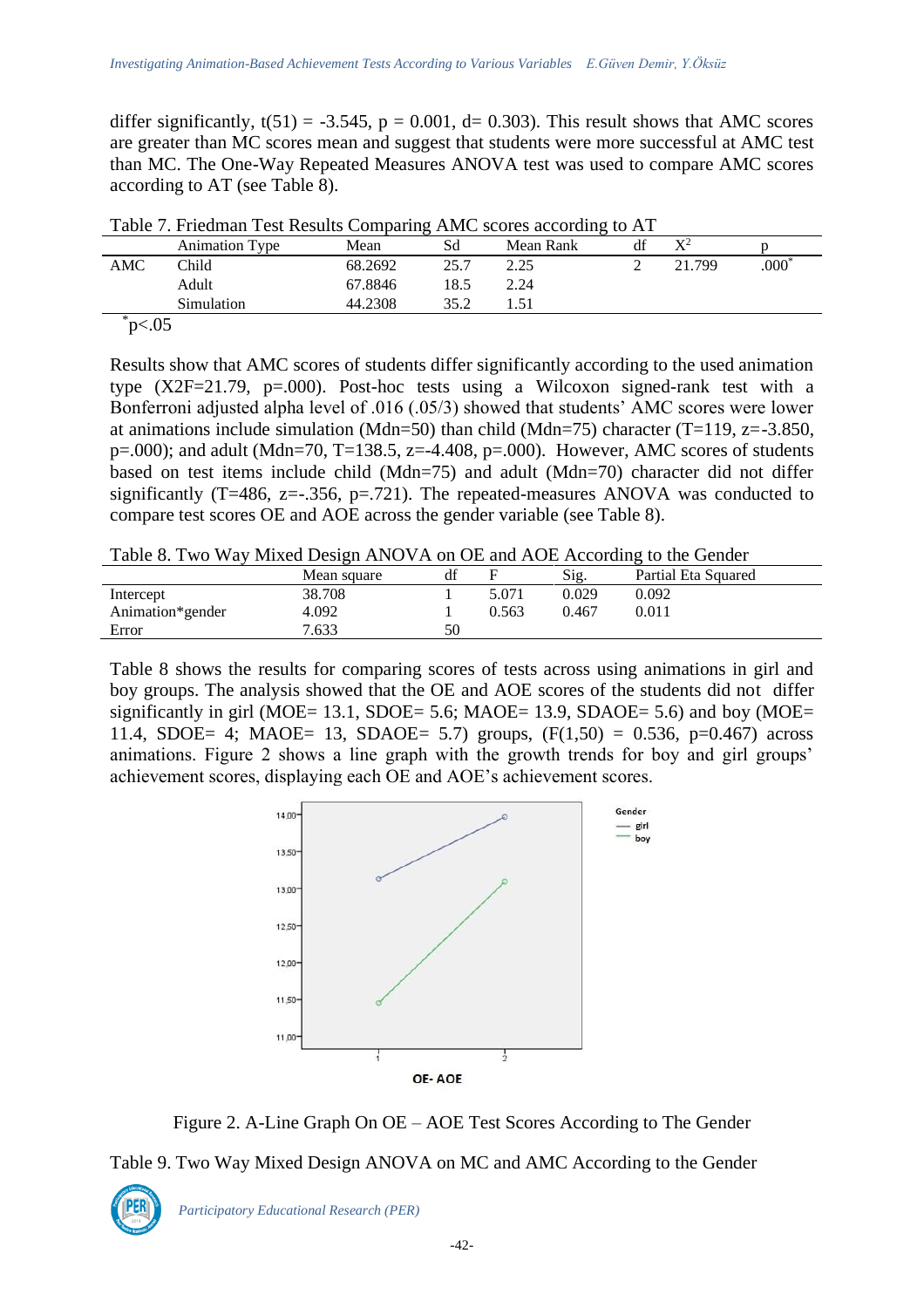|                  | Mean square | df |        | Sig. | Partial Eta Squared |
|------------------|-------------|----|--------|------|---------------------|
| Intercept        | 85.886      |    | 14.151 | 000  | .221                |
| Animation*gender | 12.655      |    | 2.085  | 155  | .040                |
| Error            | 6.069       | 50 |        |      |                     |

Research results show that there was no significant difference between the MC and AMC scores of the students in girl (MMC= 19.6, SDMC= 5.6; MAMC= 20.8, SDAMC= 6.2) and boy (MMC= 18.2, SDMC= 5.9; MAMC= 20.8, SDAMC= 4.8) groups  $(F(1,50) = 2.085,$ p=0.155) across using animation. Figure 3 shows a line graph with the growth trends for boy and girl groups' achievement scores, displaying the achievement scores means for each of MC and AMC.



Figure 3. A line graph on MC – AMC test scores according to the gender

| Table TO. Results for Variables Predicting Science Grade |        |       |         |       |      |  |
|----------------------------------------------------------|--------|-------|---------|-------|------|--|
| Variable                                                 |        | SE B  |         |       |      |  |
| Constant                                                 | 58.360 | 5.828 |         |       |      |  |
| <b>AOE</b>                                               | 103    | .352  | .045    | .292  |      |  |
| AMC                                                      | 1.361  | .367  | $.574*$ | 3.709 | .001 |  |
| $n^2$<br>$\sim$<br>$\sim$ $\alpha$                       |        |       |         |       |      |  |

|  | Table 10. Results for Variables Predicting Science Grade |  |  |  |  |
|--|----------------------------------------------------------|--|--|--|--|
|--|----------------------------------------------------------|--|--|--|--|

 $R^2 = 366$ ,  $p < 05$ 

The regression results indicated that the model explained 36.6 % of the variance and that the model was a significant predictor of Science grade  $F(2,49) = 14.149$ , p=.000. The analysis shows that AOE did not significantly predict the students' science grades ( $B = .103$ ,  $p = .771$ ). However, AMC significantly predicts Science grade ( $B = 1.361$ ,  $p \lt 0.05$ ). The final predictive model was Science Grade = 58.360 + (.103\*AOE) + (1.361\*AMC).

## **Discussion**

In this study, it was found that there was no significant difference between average item difficulty and discrimination values, and reliability levels of the traditional and animation-based tests. In other words, using animation has no significant effect on test validity and reliability levels. However, some of the items' item difficulty and discrimination level were significantly different depending on using animation on assessment than traditional tests. The validity and reliability of the animation-based and traditional tests were acceptable, yet the reliability level needed improvement. Contrary to our expectations, using animation on assessment would increase validity due to eliminating factors like verbal skills, language

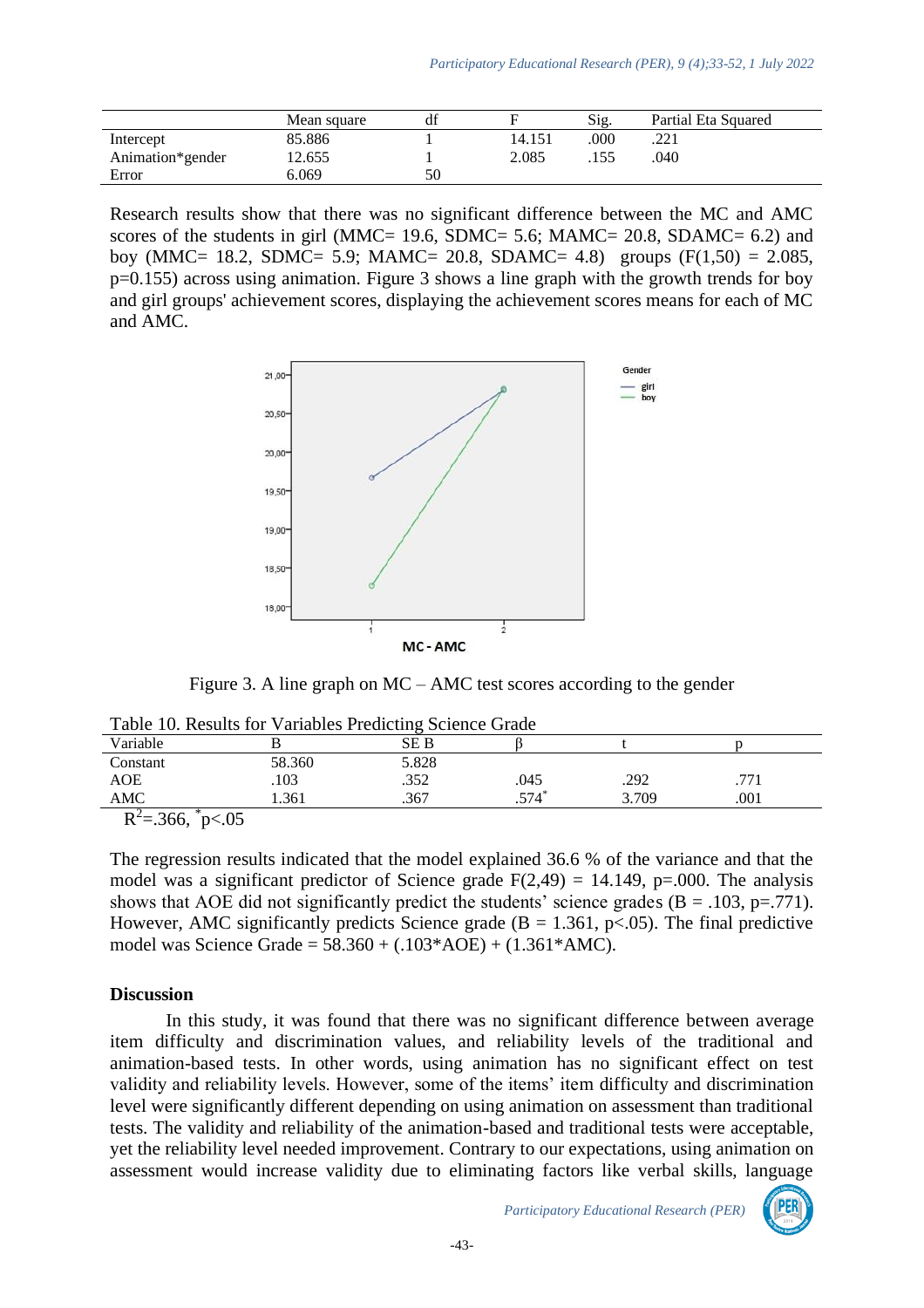barriers, deficiencies in educational opportunities, and expressing abstract concepts rather than traditional tests. Both traditional and animation-based tests have similar validity reliability. Other research results supported this, showing that animation-based tests have similar validity and reliability levels with traditional tests (Dancy, 2000; Wu et al., 2010). However, there are research results show that students perceived more valid (higher face validity) the acted video-based tests than text-based ones (Chan & Schmitt, 1997; Karakolidis, O'leary, & Scully, 2021). These results were not based on item analysis but obtained from test takers' perceptions about the test as an indicator of face validity.

At the point reached, the effect of animations on validity may have depended on the students' features like verbal skills and prior knowledge who have participated in the study. Students who have high knowledge about the subject may not have been affected advantage of the animations on assessment. Mayer (2009) states that design effects are mostly stronger for low-knowledge participants than for high-knowledge participants. High-knowledge learners can form appropriate mental images from words and thus use their prior knowledge to meet for lack of guidance in the presentation (Mayer, 2009). As Wu et al. (2010) conducted in their study, high-knowledge learners could form mental representation from words or images alone; in contrast, low-knowledge learners may find it challenging to construct mental representation in working memory at the same time. Additionally, it is possible to deduce; using animation does not change the test's current validity. Malone and Brünken (2013) concluded that the problem of low criterion validity of the test could not be solved only by a change of presentation mode, which was animated versus static in their study. However, Dancy and Beichner (2006) state that they have found no indicators that computer animation can decrease an assessment instrument's validity, but animation can improve assessment under some conditions by increasing its validity. Using animations could increase the validity of questions since they tend to diminish a confounding variable's effect (Dancy, 2000).

Comparing means of test scores shows that animation-based test scores were higher than traditional test scores. In other words, students were more successful at animation-based open-ended and multiple-choice tests. Other research results in the literature support this finding. Karakolidis, O'leary, and Scully (2021) concluded that participants who completed the animated test performed significantly better than those who took the text-based version of the test. Wu, Yeh, and Chang (2010) also found that students' animation-based test scores were significantly higher than the traditional graphic-based test. Dancy and Beichner (2006) have found that students had a better comprehension of the intent of the question when viewing animation and gave an answer that was more representative of their actual comprehension than a static version of the test. Chan and Schmitt (1997) concluded that students performed better in the video-based test than the paper pencil-based test. Similarly, Wu et al. (2010) also found that animation-based test scores were higher than graphic-based test scores. Dancy and Beichner (2006) state that learners probably misread or misconstrue static questions with words and pictures than a question with information delivered in an animation. Therefore, eliminating verbal skills may have been helped students to answer correctly in animationbased tests. Similarly, English (2020) also has emphasized that the animations effectively assess student outcomes in Science concepts. Unlike the research topic, in another study, it was found that the response rate of the audio and animated cartoon questionnaire was significantly higher than the text-based questionnaire (Qiu, Xia, Tian, et al. 2020). Contrary to our finding, Bardach et al. (2021) found participants' test performance did not differ according to the using animation on the test. Malone and Brünken (2013) found that the participants' animated and static driver license test scores did not differ significantly.

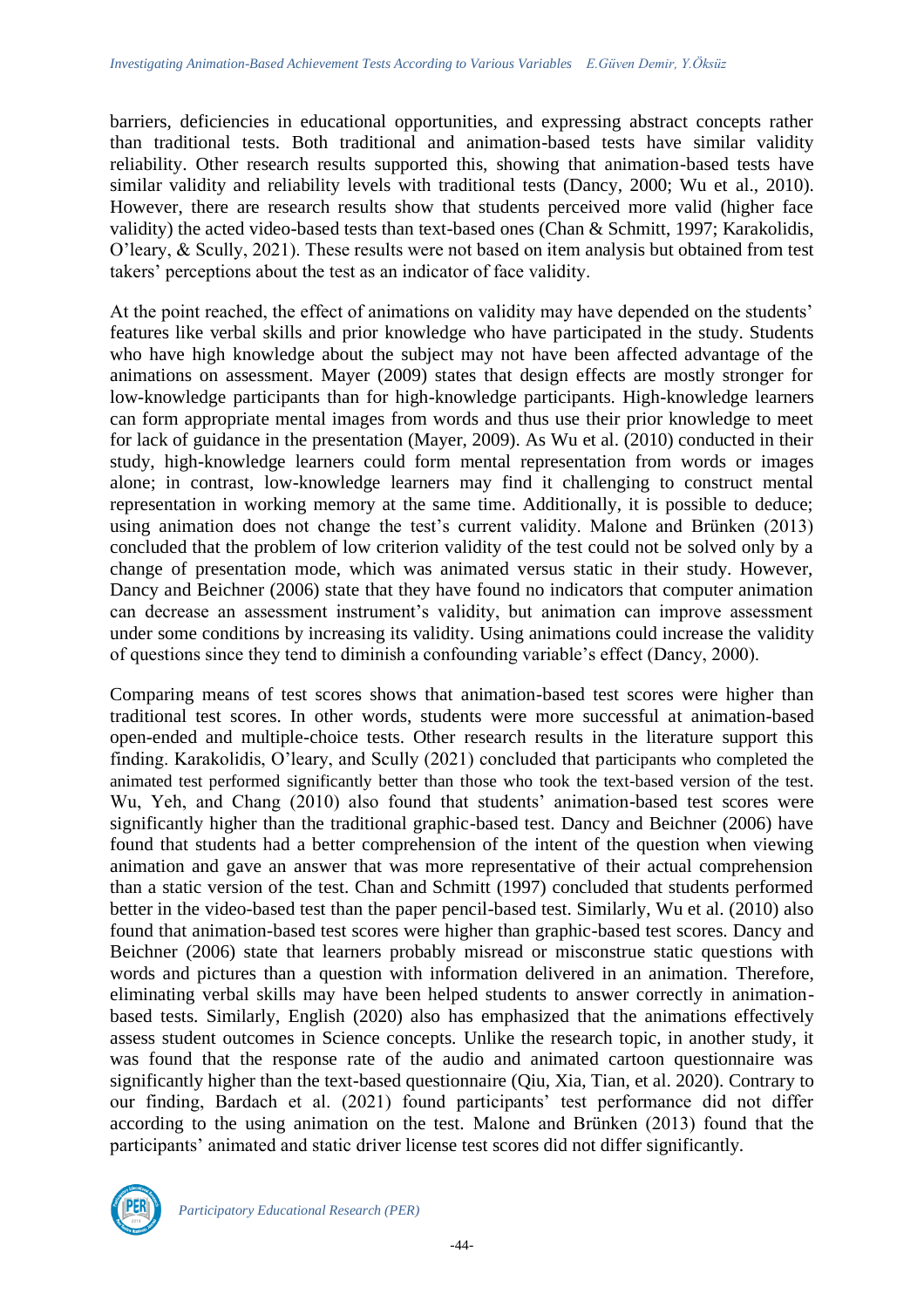Research results show that animation types used in animations significantly affect students' scores. Students' test scores were higher when evaluated as a whole, respectively in adult, child characters, and simulation-based test items. These findings corresponded to one of Mayer's multimedia design guidelines called personalization, voice, and image principles (Mayer, 2014). Specifically, Mayer recommended that multimedia instructional messages should be presented in conservation style rather than formal style; spoken words should come from a standard-accented human voice and use computer-based character while designing animated pedagogical agents. At this point, higher scores in both animation-based open-ended and multiple-choice tests may be derived from the advantages of conversational style of question words, spoken in standard accented in the human voice, and using animated character presented in the animations-based tests. In other words, personalization principle in multimedia learning expressed by Mayer (2014) may have been effective on students' higher success on animations used child and adult cartoon character than simulation. Atkinson, Mayer, and Merrill (2005) indicate that using verbal and visual social signs in computer-based learning environments can create a sense of partnership by encouraging students to consider their interaction with the computer to become more similar to what they would expect from a human-to-human conversation. Students may have experienced the same personalization principle towards child and adult animated characters. Atikonson (2002) found that students with higher test scores learn to solve mathematics problems via a cartoon-like character on screen rather than a no-character presented group. From another angle, having an animated agent, child, and adult cartoon character in this sample, present in a multimedia learning environment, can positively influence the learner's perceptions of their educational experience (Lester et al., 1997). Voice acting, character design, and dialogues in the animations are the essential elements that promote learners' interest, engagement, and enjoyment during the learning process (Liu & Elms, 2019).

Contrary to our expectations, students' score in the open-ended adult based items was significantly higher than the child and simulation-based items. However, there was no significant difference between the child and simulation-based items. This result may be due to the students' prior knowledge of the subject measured in the test item. As a limitation, the question distribution regarding the animation type is not equal, and the students' prior learning was not measured. Mayer (2009) claims that design's impact is more significant on students with low prior knowledge than students with high prior knowledge.

However, students' scores on child and adult-based items in the multiple-choice test were significantly higher than simulation-based items. However, child and adult items did not differ significantly. This result may be derived from the item type, a multiple-choice test, causing students to remember the correct answers from options. Thus, the difference between test scores caused by multiple-choice test items may be decreased. Besides, finding and remembering the answer from the options may have limited the effect of the design.

At the beginning of the study, we thought that using animations would eliminate the verbal ability required in traditional Science tests and test scores differ by gender and in favor of students with low-verbal skills requiring reading comprehension and prior knowledge about the subject. Indeed, there was also evidence that reading comprehension differs by gender in the literature (Arellano, 2013; Bayat, Şekercioğlu, & Bakır 2014; Çiftçi & Temizyürek, 2008; Kutlu, Yıldırım, Bilican, & Kumandaş, 2011). However, contrary to our expectations, research results show that students' test scores did not differ according to gender, both openended and multiple-choice tests. In other words, gender was not an effective variable on test scores, and boys' and girls' science scores change did not differ in terms of using animations

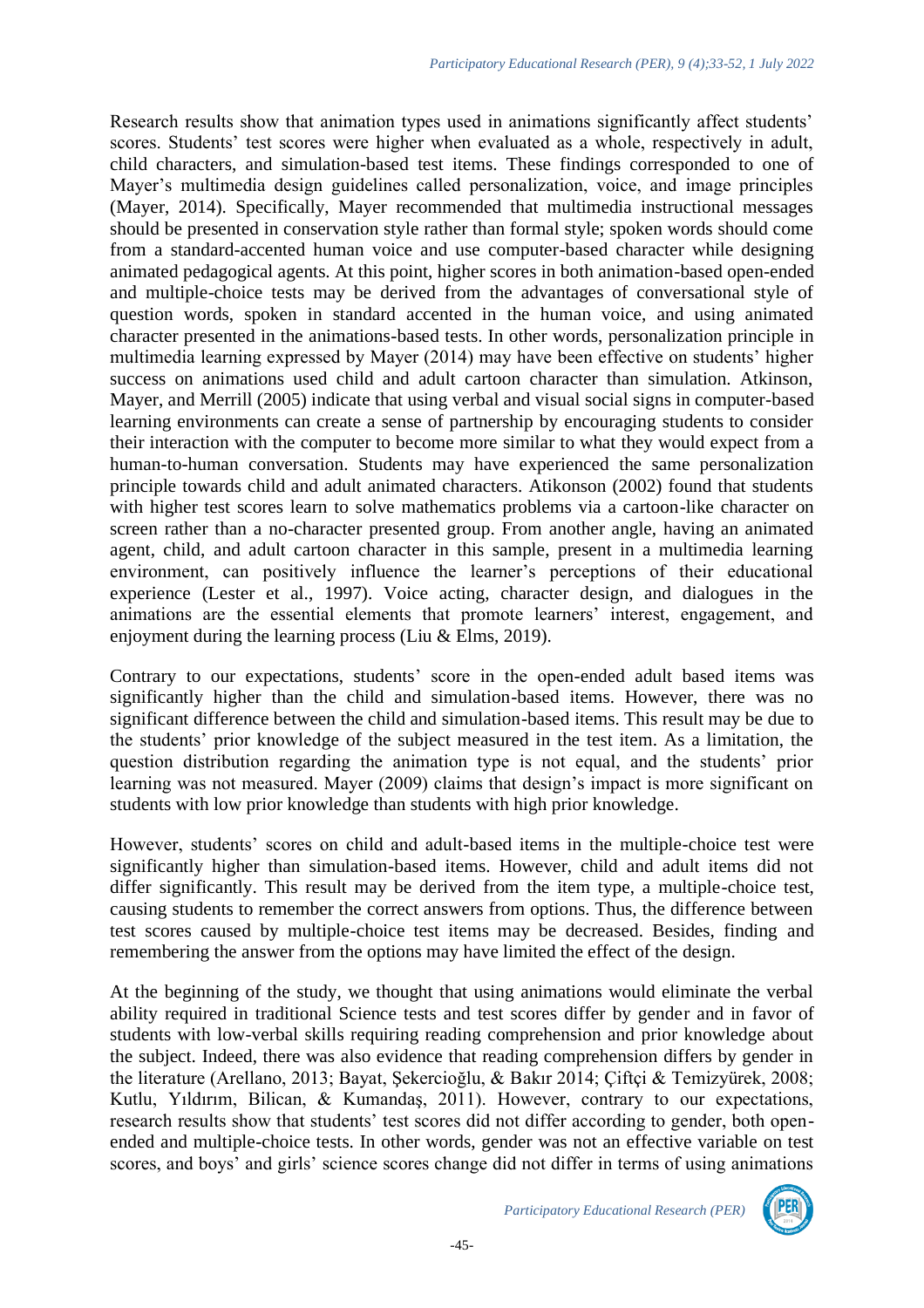on assessment. Dancy (2000) has found that although women performed significantly below men on the animated and traditional tests, the gap was consistently smaller on the animated test. In other words, the difference between the performance of men and women on the traditional test is greater than the difference in performance on the animated test (Dancy, 2000). Additionally, the correlation between gender and performance on questions closely tied to the animation dropped to zero in the animated condition (Dancy, 2000), supporting the present study result. Contrary to our finding, Bardach, et al. (2021) found that gender was not a significant variable on video-based tests (with and without text), but gender significantly predicted test performance in the text-based condition.

Research results show that using animation on assessment explains 36% of students' school Science grades. However, open-ended test items were not a significant predictor of students' success in animation-based assessment, while multiple-choice test items were significant predictors. This result may be derived from a general measurement tendency on measurement base on multiple-choice tests in schools. Some researchers stress that students mostly prefer multiple-choice tests (Sarıgül, 2009). While the measurement tools used in education differ according to the cognitive, affective, and psychomotor field, multiple-choice tests are often preferred in determining students' cognitive field behaviors in every course, including general exams (Karamustafaoğlu & Tutar, 2016). Birgili (2014) also emphasizes that there is a high propensity to assess academic success through the use of multiple-choice tests. Primary school teachers mostly use multiple-choice tests (Anıl & Acar, 2008). Providing scoring reliability in crowded groups is easier with multiple-choice tests (Klufa, 2015). However, there is a possibility of finding the correct answer in multiple-choice tests by guessing and eliminating method.

In multiple-choice tests, students are likely to find the correct answer by chance (Gültekin, 2014). It is stated that students think that multiple-choice tests are easy and do not make deep efforts (Struyven, Dochy, & Janssens, 2005). At this point, the research results in favor of multiple-choice tests may be due to the possibility of reminders of options in multiple-choice tests, the chance factor, and the sample group's habit and readiness for multiple-choice tests. It is stated that the hint effect in multiple-choice tests may cause high scores (Schuwirth, Vleuten, & Donkers, 1996). Braun, Bennett, Frye, and Soloway (1990) state that students can reach the correct answer with the elimination method in multiple-choice items, but this is not the case with open-ended items.

Doğan (2012), as another finding supporting the research findings, concluded that the best predictor is the multiple-choice test in the study where the structured grid and concept maps compare the science grade's predictive level. Unlike the research findings, in the study where Kan and Kayapınar (2006) examined the level of predicting the final success of students by comparing multiple-choice questions with short answer questions in foreign language education, it was concluded that short answer tests predicted success better than a multiplechoice test, and the multiple-choice test was not a significant predictor of success.

#### **Limitations**

Research results were limited with test scores of 52 students; besides, the level of prior knowledge of the students about the subject measured in the tests is unknown. The question distribution regarding the animation type is not equal.

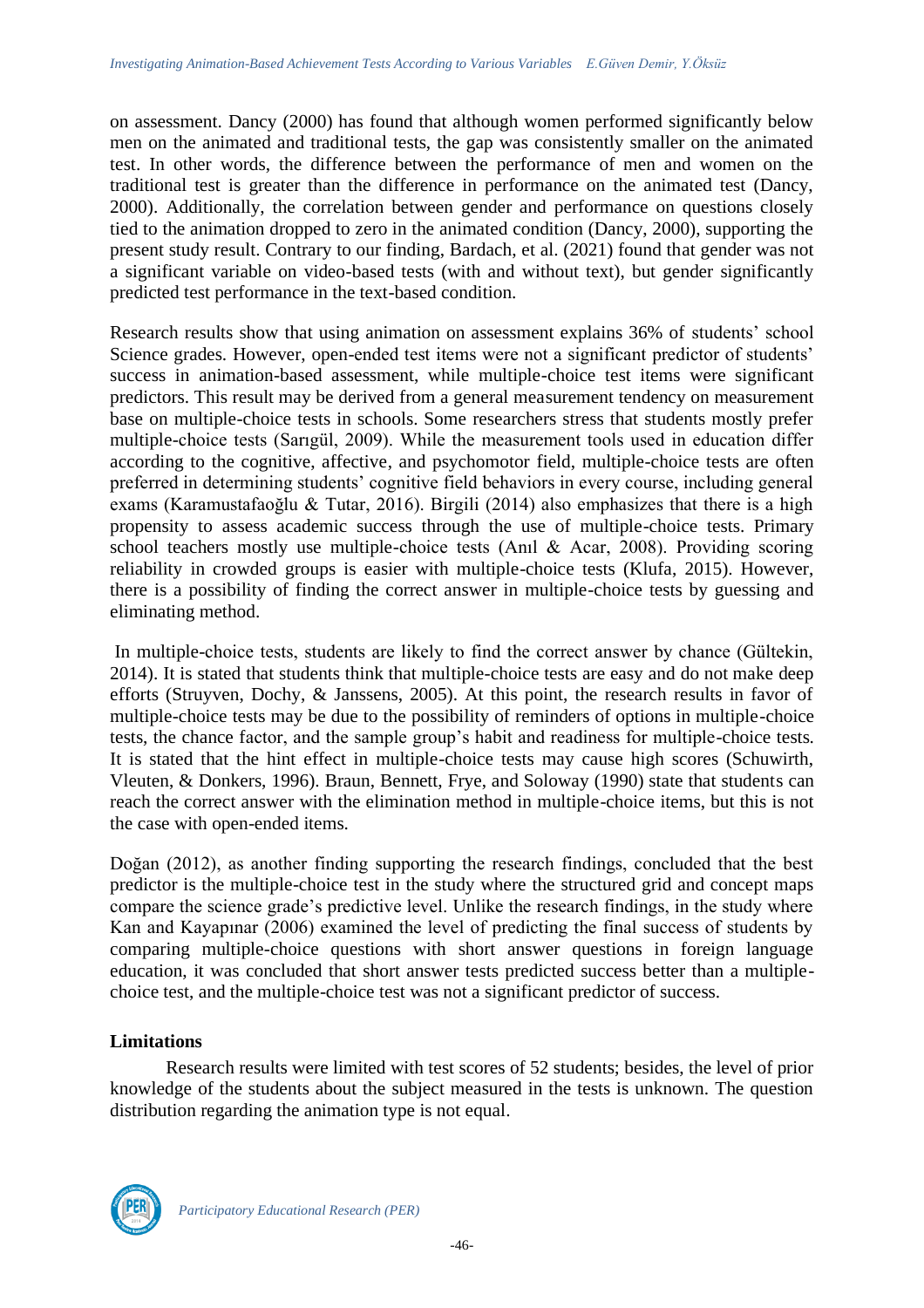#### **Conclusion and Recommendations**

In this study, it was found that there was no significant effect of using animation in assessment in terms of test validity and reliability. Comprehensive studies are recommended to explain the effect of using animation in the reliability and validity of assessment in terms of different variables such as reading comprehension. Students' performance on animation-based tests were higher than traditional tests for both test item type. Future research can investigate variables that affect students' participation in animation-based tests and their opinions on animation-based tests. Using animated cartoon characters affected students' test scores. In further studies, test-taking motivation may be investigated related to this result. Besides, the finding regarding the animation type variable can be investigated in-depth in terms of the effect levels of the visual and auditory elements added to the animations by including an equal number of items on the test. Gender was no significant variable on animation-based test scores. Using animation on assessment via multiple-choice test items was a significant predictor of students' school Science grades. It should be noted that findings are limited to the type of test items used in the current study. The effect of animation on different types of test items may be investigated through future research.

## **References**

- Ally, B. A. (2012). Using pictures and words to understand recognition memory deterioration in amnestic mild cognitive impairment and Alzheimer's disease: a review. *Current Neurology and Neuroscience Reports*, *12*(6), 687–694. https://doi.org/10.1007/s11910-012-0310-7
- Alsawalmeh, Y. M., & Feldt, L. S. (1994). A modification of Feldt's test of the equality of two independent alpha coefficients. *Psychometrika*, *59*(1), 49–57. https://doi.org/10.1007/BF02294264
- Anıl, D., & Acar, M. (2008). Elementary school theachers' views on issues they experience through measurement and evaluation processes. *Van Yuzuncu Yil University Journal of Education, 5*(2), 44-61. https://dergipark.org.tr/tr/pub/yyuefd/issue/13714/166032
- Arellano, M. D. C. (2013). Gender differences in reading comprehension achievement in English as a foreign language in compulsory secondary education. *Tejuelo: Didáctica de la Lengua y la Literatura. Educación*, *17*, 67-84.
- Atkinson, R. K. (2002). Optimizing learning from examples using animated pedagogical agents. *Journal of Educational Psychology, 94*(2), 416– 427. https://doi.org/10.1037/0022-0663.94.2.416
- Atkinson, R., Mayer, R. E., & Merrill, M. M. (2005). Fostering social agency in multimedia learning: Examining the impact of an animated agent's voice. *Contemporary Educational Psychology*, *30*(1), 117- 139. https://doi.org/10.1016/j.cedpsych.2004.07.001
- Barak, M., Ashkar, T., & Dori, Y. J. (2011). Learning science via animated movies: Its effect on students' thinking and motivation. *Computers & Education*, *56*(3), 839–846. <https://doi.org/10.1016/j.compedu.2010.10.025>
- Badger, E., & Thomas, B. (1992). Open-ended questions in reading. *Practical Assessment, Research & Evaluation*, 3(4), 03. https://scholarworks.umass.edu/cgi/viewcontent.cgi?article=1039&context=pare
- Bardach, L., Rushby, J.V., Kim, L.E., & Klassen, R.M. (2021). Using video- and text-based situational judgement tests for teacher selection: a quasiexperiment exploring the relations between test format, subgroup differences, and applicant reactions. *European Journal of Work and Organizational Psychology*, 30:2, 251-264, DOI: 10.1080/1359432X.2020.1736619

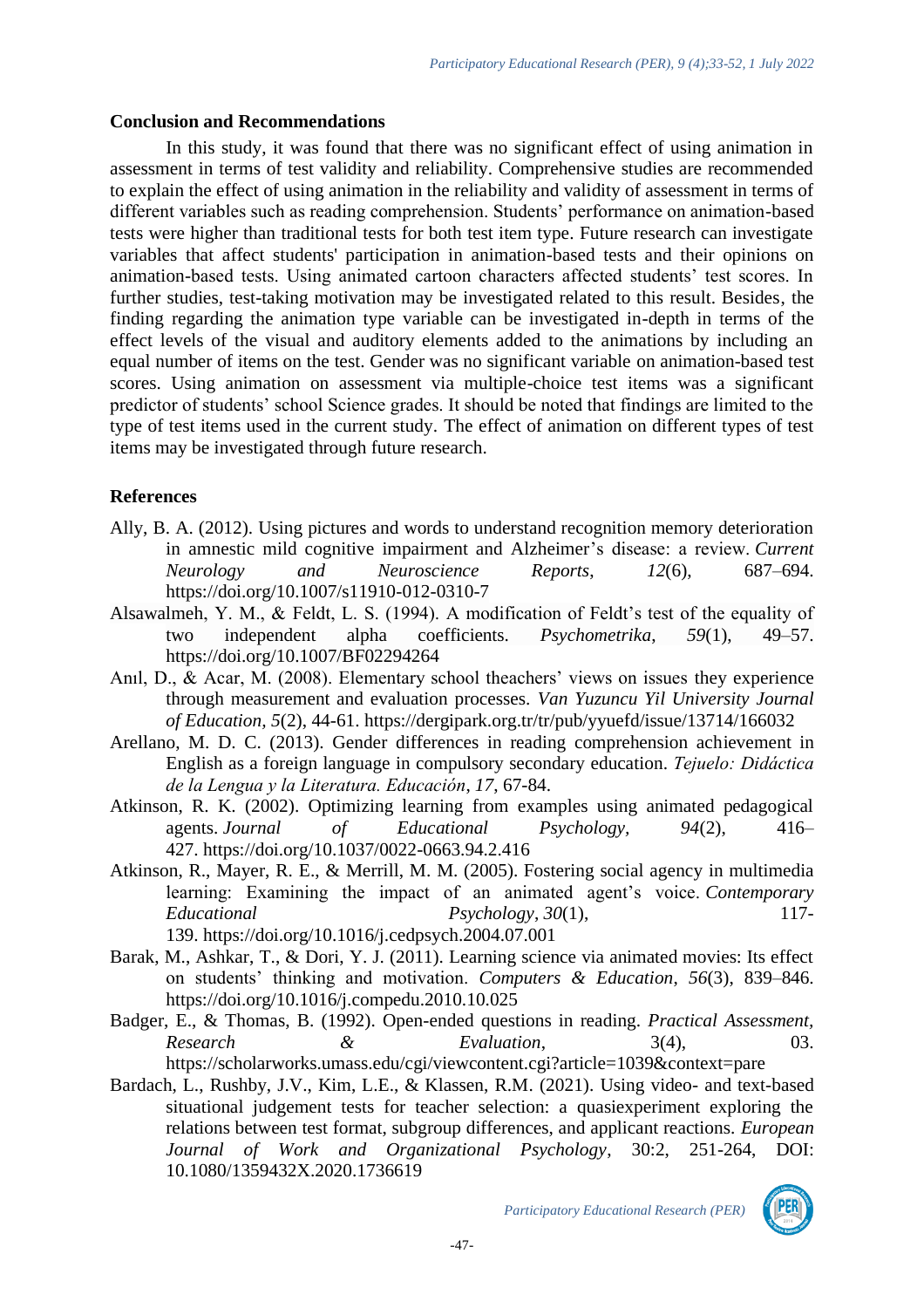- Bayat, N., Şekercioğlu, G., & Bakır, S. (2014). The relationship between reading comprehension and success in science. *Education and Science*, *39*(176). http://dx.doi.org/10.15390/EB.2014.3693
- Birgili, B. (2014). *Open ended questions as an alternative to multiple choice: dilemma in Turkish examination system* [Master dissertation, Middle East Technical University]. OpenMETU. https://hdl.handle.net/11511/23866
- Braun, H. I., Bennett, R. E., Frye, D., & Soloway, E. (1990). Scoring constructed responses using expert systems. *Journal of Educational Measurement*, *27*(2), 93-108. https://doi.org/10.1111/j.1745-3984.1990.tb00736.x
- Burke, S. C., Snyder, S., & Rager, R. C. (2009). An assessment of faculty usage of YouTube as a teaching resource. *Internet Journal of Allied Health Sciences and Practice*, *7*(1), 8.<https://nsuworks.nova.edu/ijahsp/vol7/iss1/8/>
- Bush, M. (2001). A multiple choice test that rewards partial knowledge. *Journal of Further and Higher Education*, 25(2), 157–163. https://doi.org/10.1080/03098770120050828
- Cachia, R., Ferrari, A., Ala-Mutka, K., & Punie, Y. (2010). *Creative learning and innovative teaching: Final report on the study on creativity and innovation in education in the EU member states*. JRC European Commission. <https://publications.jrc.ec.europa.eu/repository/bitstream/JRC62370/jrc62370.pdf>
- Chan, D., & Schmitt, N. (1997). Video-based versus paper-and-pencil method of assessment in situational judgment tests: Subgroup differences in test performance and face validity perceptions. *Journal of Applied Psychology*, 82(1), 143–159. https://doi.org/10.1037/0021-9010.82.1.143
- Chan, C. K. Y. (2013). Use of animation in engaging teachers and students in assessment in Hong Kong higher education, *Innovations in Education and Teaching International*, DOI: 10.1080/14703297.2013.847795
- Chan, C. K. Y. (2015). Use of animation in engaging teachers and students in assessment in Hong Kong higher education. *Innovations in Education and Teaching International*, *52*(5), 474-484. https://doi.org/10.1080/14703297.2013.847795
- Chao, T., Chen, J., Star, J. R., & Dede, C. (2016). Using digital resources for motivation and engagement in learning mathematics: reflections from teachers and students. *Digital Experiences in Mathematics Education*, *2*(3), 253-277. https://doi.org/10.1007/s40751-016-0024-6
- Çı̇ftçı̇, Ö., & Temı̇zyürek, F. (2008). Measurement understanding of reading skills in 5th classes of primary schools. *Mustafa Kemal University Journal of Social Sciences Institue*, *5*(9), 109-129.
- Dalacosta, K., Kamariotaki-Paparrigopoulou, M., Palyvos, J. A., & Spyrellis, N. (2009). Multimedia application with animated cartoons for teaching Science in elementary education. *Computers* & *Education*, 52(4), 741– 748. https://doi.org/10.1016/j.compedu.2008.11.018
- Dancy, M.H. (2000). *Investigating animations for assessment with an animated version of the Force Concept Inventory* [Doctoral dissertation, North Carolina State University, Raleigh]. https://www.learntechlib.org/p/128748/
- Dancy, M. H. & Beichner, R. (2006). Impact of animation on assessment of conceptual understanding in physics. *Physical Review Special Topics - Physics Education Research*, *2*. https://doi.org/10.1103/PhysRevSTPER.2.010104
- Daşdemir, İ., & Doymuş, K. (2016). The effect of use animation in unit electricity on academic achivements of 6th students, retention of the knowledge learned. *Pegem Education and Instruction Journal*, *2*(3), 33-42.
- Denning, D. (1992). Video in theory and practice: Issues for classroom use and teacher video evaluation. The Innature Productions.

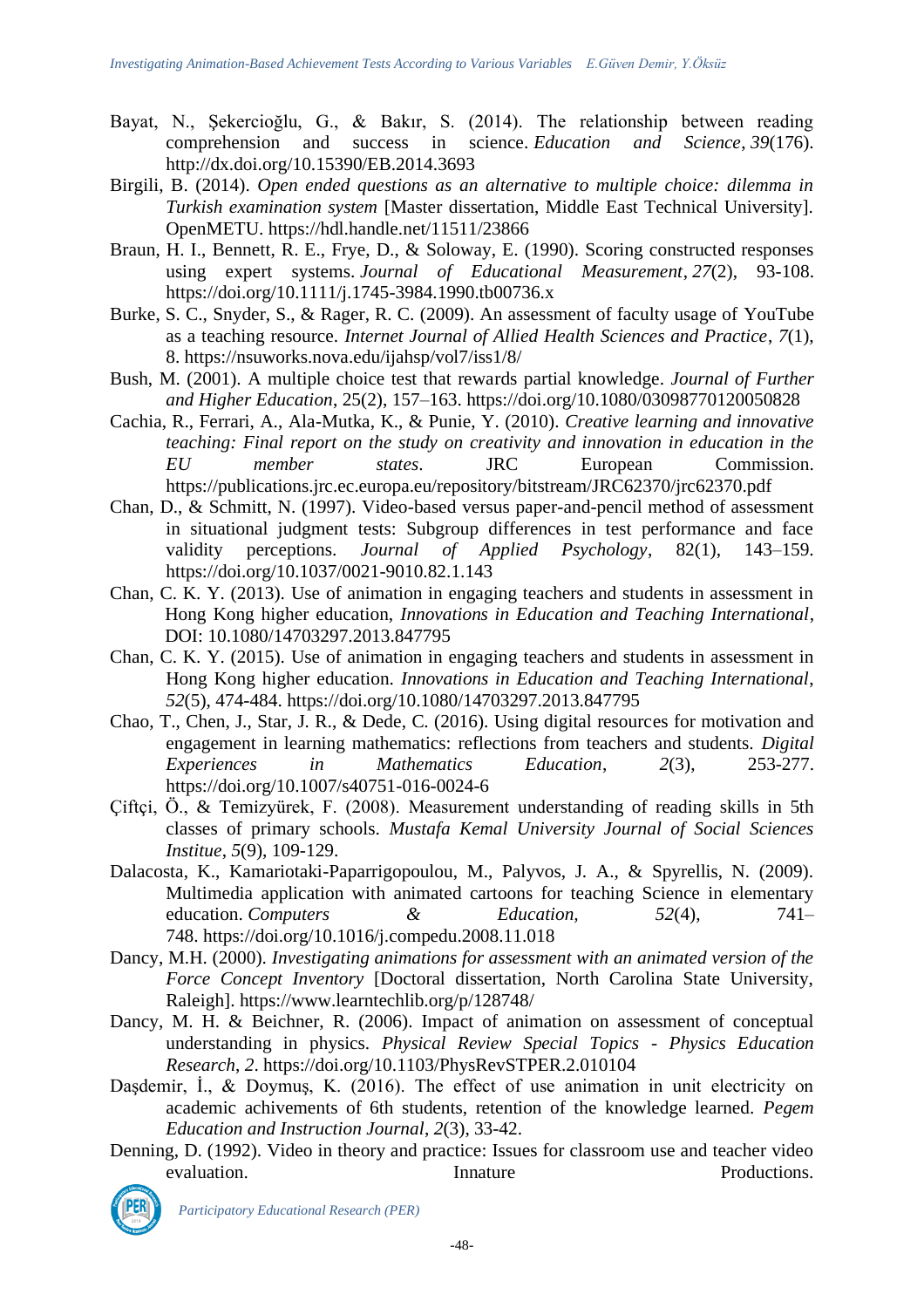https://www.academia.edu/4666293/Video in Theory and Practice Issues for Class room\_Use\_and\_Teacher\_Video\_Evaluation

- Dewan, P. (2015). Words versus pictures: leveraging the research on visual communication. *Partnership: The Canadian Journal of Library and Information Practice and Research*, *10*(1). https://doi.org/10.21083/partnership.v10i1.3137
- Dindar, M., Kabakçı Yurdakul, I., & İnan Dönmez, F. (2015). Measuring cognitive load in test items: static graphics versus animated graphics. *Journal of Computer Assisted Learning*, *31*(2), 148-161. https://doi.org/10.1111/jcal.12086
- Doğan, S. (2012). *A comparision of concept map and structural grid techniques with multiple choice tests* (Publication No. 319636) [Master dissertation, Mersin University]. Council of Higher Education Thesis Center. https://tez.yok.gov.tr/UlusalTezMerkezi/tezSorguSonucYeni.jsp
- Ebel, R. L. & Frisbie, D. A. (1991). *Essentials of educational measurement* (5th ed.). Prentice-Hall of India. https://ebookppsunp.files.wordpress.com/2016/06/robert 1[ebel\\_david\\_a \\_frisbie\\_essentials\\_of\\_edbookfi-org.pdf](https://ebookppsunp.files.wordpress.com/2016/06/robert_l-ebel_david_a%20_frisbie_essentials_of_edbookfi-org.pdf)
- English, J. (2020). Animation in online school science assessment: the validation of assessment for learning and individual development program. In: Unsworth L. (eds) *Learning from animations in science education. innovations in science education and technology*, vol 25. Springer, Cham. https://doi.org/10.1007/978-3-030-56047-8\_11
- Ercan, O., Bilen, K., & Bulut, A. (2014). The effect of web-based instruction with educational animation content at sensory organs subject on students' academic achievement and attitudes. *Procedia - Social and Behavioral Sciences*, 116, 2430-2436. https://doi.org/10.1016/j.sbspro.2014.01.587
- Ferrari, A., Cachia, R., & Punie, Y. (2009). *Innovation and creativity in education and training in the EU member states: Fostering creative learning and supporting innovative teaching*. JRC European Commission. http://ftp.jrc.es/EURdoc/JRC52374\_TN.pdf
- Field, A. (2013). *Discovering statistics using IBM SPSS Statistics: and sex and drugs and rock 'n' roll* (4th ed.). Sage.
- Güler, N. (2017), *Eğitimde ölçme ve değerlendirme* (10<sup>th</sup> ed.), Pegem Akademi Publishing.
- Gültekin, C. (2014). *Comparison of abilities on drawing, reading and interpreting of graphs of the secondary education students and university students in change of state, solutions and solubility subjects* [Doctoral dissertation, University of Balıkesir]. Dspace. https://hdl.handle.net/20.500.12462/2836
- Güven Demir, E. (2018). *Effect of applications based on flipped classroom on academic achievement and planning skills of 4th grade primary school students* (Publication No.519317) [Doctoral dissertation, University of Ondokuz Mayıs]. Council of Higher Education Thesis Center. https://tez.yok.gov.tr/UlusalTezMerkezi/tezSorguSonucYeni.jsp
- Hair, J., Black, W. C., Babin, B. J. & Anderson, R. E. (2010), *Multivariate data analysis* (7th ed.). Pearson Education International.
- Hwang, I., Tam, M., Lam, S. L., & Lam, P. (2012). Review of use of animation as a supplementary learning material of physiology content in four academic years. *Electronic Journal of e-Learning*, *10* (4), 368–377. http://www.ejel.org/volume10/issue4
- Kan, A. & Kayapınar, U. (2006). A comparison of the items and specifications of two english tests in multiple choice and short answer format measuring the same behavior in foreign language teaching. *Education and Science*, 32(142). <http://egitimvebilim.ted.org.tr/index.php/EB/article/view/844>

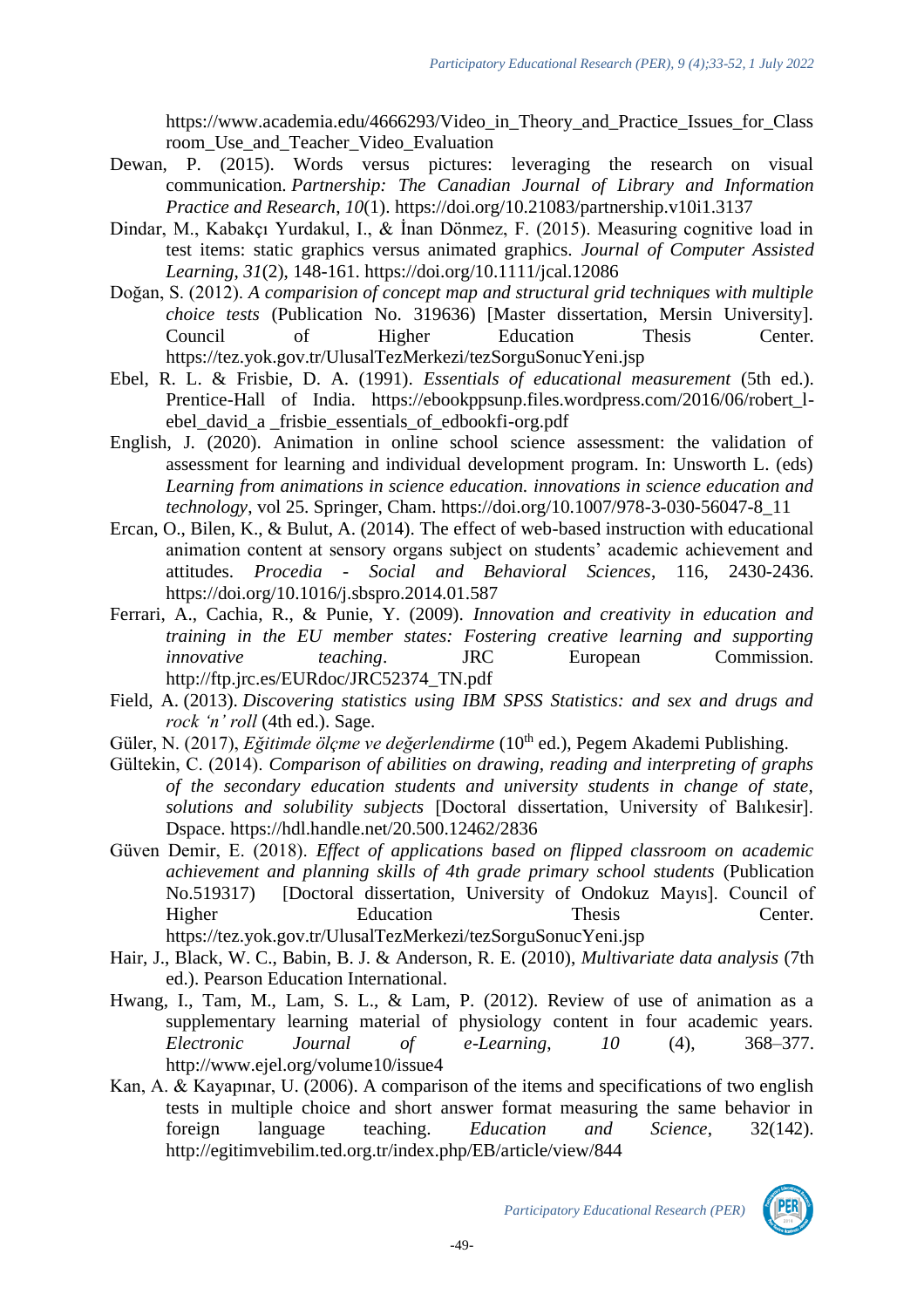- Karakolidis, A., O'Leary, M., & Scully, D. (2021). Animated videos in assessment: comparing validity evidence from and test-takers' reactions to an animated and a textbased situational judgment test, *International Journal of Testing*, 21:2, 57-79, DOI: 10.1080/15305058.2021.1916505
- Karakolidis, A., Scully, D., & O'Leary, M. (2021). Eight issues to consider when developing animated videos for the assessment of complex constructs, *Practical Assessment, Research, and Evaluation*, 26(15). https://doi.org/10.7275/f2s7-yz14
- Karamustafaoğlu, S. & Tutar, M. (2016). 6. sınıf dünya'mız, ay ve yaşam kaynağımız güneş ünitesi'ne yönelik bir başarı testi geliştirme [Developing an achievement test for 6thgrade earth, moon, and solar unit as our source of life.]. In Ö. Demirel, S. Dinçer (Eds.), *Eğitim bilimlerinde yenilikler ve nitelik arayışı [Education science innovations and the pursuit of qualifications]* (2nd ed., pp.303–320), Pegem Akademi Publishing, 303–320.<http://dx.doi.org/10.14527/9786053183563b2.020>
- Karataş, F. Ö., Köse, S., & Coştu, B. (2003). Öğrenci yanılgılarını ve anlama düzeylerini belirlemede kullanılan iki aşamalı testler. *Pamukkale University Journal of Education*, 13(13), 54–69.
- Kayaoglu, M. N., Akbas, R. D., & Öztürk, Z. (2011). A small scale experimental study: Using animations to learn vocabulary. *TOJET: The Turkish Online Journal of Educational Technology*, *10* (2). https://files.eric.ed.gov/fulltext/EJ932222.pdf
- King, J. A. (2015). *getting the picture: a cartoon-based assessment tool for complex trauma in children* [Doctoral dissertation, University of Pennsylvania].https://repository.upenn.edu/edissertations\_sp2/68/
- Klufa, J. (2015). Multiple choice question tests–advantages and disadvantages. In K. Psarris (Ed.), *Proceedings of the 2015 International Conference On Education and Modern Educational Technologies* (pp. 39-42). http://www.inase.org/library/2015/
- Koumi, J. (2006). *Designing video and multimedia for open and flexible learning*. Routledge. https://doi.org/10.4324/9780203966280
- Kutlu, Ö., Yıldırım, Ö., Bilican, S., & Kumandaş, H. (2011). İlköğretim 5. sınıf öğrencilerinin okuduğunu anlamada başarılı olup-olmama durumlarının kestirilmesinde etkili olan değişkenlerin incelenmesi [Investigation of the variables that are effective in predicting the success or failure of primary school 5th-grade students in reading comprehension]. *Journal of Measurement and Evaluation in Education and Psychology*, *2*(1), 132-139. https://dergipark.org.tr/tr/pub/epod/issue/5806/77235
- Lester, J., Callaway, C.B., Stone, B., & Towns, S.G. (1997). Mixed initiative problem solving with animated pedagogical agents. *AAAI Technical Report*. https://www.aaai.org/Library/Symposia/Spring/1997/ss97-04-018.php
- Liu, C., & Elms, P. (2019). Animating student engagement: The impacts of cartoon instructional videos on learning experience. *Research in Learning Technology*, *27*. https://doi.org/10.25304/rlt.v27.2124
- Malone, S., & Brünken, R. (2013). Assessment of driving expertise using multiple choice questions including static vs. animated presentation of driving scenarios. *Accident Analysis & Prevention*, *51*, 112-119. https://doi.org/10.1016/j.aap.2012.11.003
- Martins, I. P. & Veiga, L. (2001). Early science education: exploring familiar contexts to improve the understanding of some basic scientific concepts, *European Early Childhood Education Research Journal*, 9:2, 69-82. https://doi.org/10.1080/13502930185208771
- Mayer, R. E*.* (2005). C*ognitive theory of multimedia learning: The cambridge handbook of multimedia learning (R. E. Mayer, Ed.).* Cambridge University Press*.* 31–48. https://doi.org/10.1017/CBO9780511816819.004

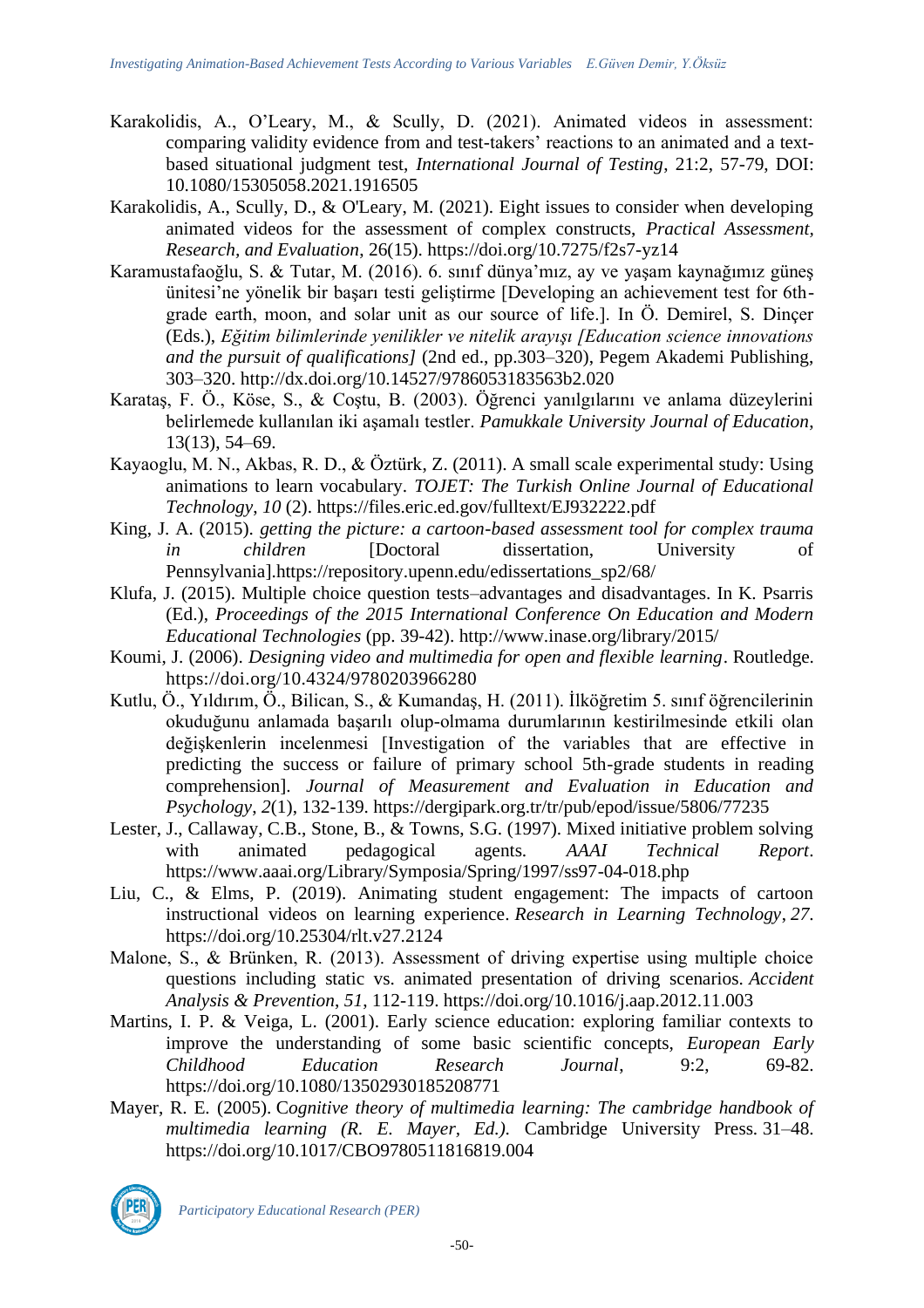- Mayer, R. E. (2009). *Multimedia learning* (2nd ed.). Cambridge University Press. https://doi.org/10.1017/CBO9780511811678
- Mayer, R. E. (2014). Incorporating motivation into multimedia learning. *Learning and Instruction*, *29*, 171-173. https://doi.org/10.1016/j.learninstruc.2013.04.003
- Moreno, R., Mayer, R. E., Spires, H. A., & Lester, J. C. (2001). The case for social agency in computer-based teaching: Do students learn more deeply when they interact with animated pedagogical agents? *Cognition and Instruction, 19*(2), 177– 213.https://doi.org/10.1207/S1532690XCI1902\_02
- Moussiades, L., Kazanidis, I., & Iliopoulou, A. (2019). A framework for the development of educational video: An empirical approach. *Innovations in Education and Teaching International*, *56*(2), 217-228. https://doi.org/10.1080/14703297.2017.1399809
- Nass, C. I., & Brave, S. (2005). *Wired for speech: How voice activates and advances the human-computer relationship*. MIT Press.
- Öksüz, Y., & Demir, E. G. (2019). Comparison of open ended questions and multiple choice tests in terms of psychometric features and student performance. *Hacettepe University Journal of Education*, *34*(1), 259-282.<https://doi.org/10.16986/HUJE.2018040550>
- Polat, M. (2020). Analysis of multiple-choice versus open-ended questions in language tests according to different cognitive domain levels. *Novitas-ROYAL (Research on Youth and Language),* 14(2), 76-96.
- Pop, E. C., Tuzinski, K., & Fetzer, M. (2016). Actor or avatar? Considerations in selecting appropriate formats for assessment content, technology and testing. In F. Drasgow (Eds.), *Improving educational and psychological measurement*, Routledge Taylor& Francis Group New york and London.
- Qiu, S., Xia, Y., Tian, F. et al. (2020). Using a cartoon questionnaire to improve consent process in children: a randomized controlled survey. *Pediatric Research*. https://doi.org/10.1038/s41390-020-01227-2
- Quaigrain, K., & Arhin, A. K. (2017). Using reliability and item analysis to evaluate a teacher-developed test in educational measurement and evaluation. *Cogent Education*, *4*(1), 1301013. https://doi.org/10.1080/2331186X.2017.1301013
- Sarıgül, Z. (2009). *An investigation into the effectiveness of multiple choice tests, structural communication grid and concept maps technique on the students' success in the aspect of measurement process and students' views about these techniques* (Publication No. 241764) [Master dissertation, University of Abant İzzet Baysal]. Council of Higher Education Center. https://tez.yok.gov.tr/UlusalTezMerkezi/tezSorguSonucYeni.jsp
- Schmitt, N. (1996). Uses and abuses of coefficient alpha. *Psychological Assessment*, *8*(4), 350–353. https://doi.org/10.1037/1040-3590.8.4.350
- Schroeder, N. L., Adesope, O. O., & Gilbert, R. B. (2013). How effective are pedagogical agents for learning? A meta-analytic review. *Journal of Educational Computing Research*, *49*(1), 1-39. https://doi.org/10.2190/EC.49.1.a
- Schuwirth, L. W. T., van der Vleuten, C. P. M., & Donkers, H. H. L. M. (1996). A closer look at cueing effects in multiple‐choice questions. *Medical Education*, *30*(1), 44-49. https://doi.org/10.1111/j.1365-2923.1996.tb00716.x
- Schwartz, D. L., & Hartman, K. (2007). *It is not television anymore: Designing digital video for learning and assessment* (R. Goldman, R. Pea, B. Barron, S. J. Derry, Eds.). Video research in the learning sciences, 335-348. https://doi.org/10.4324/9780203877258
- Stith B. J. (2004). Use of animation in teaching cell biology. *Cell Biology Education*, *3*(3), 181–188. https://doi.org/10.1187/cbe.03-10-0018